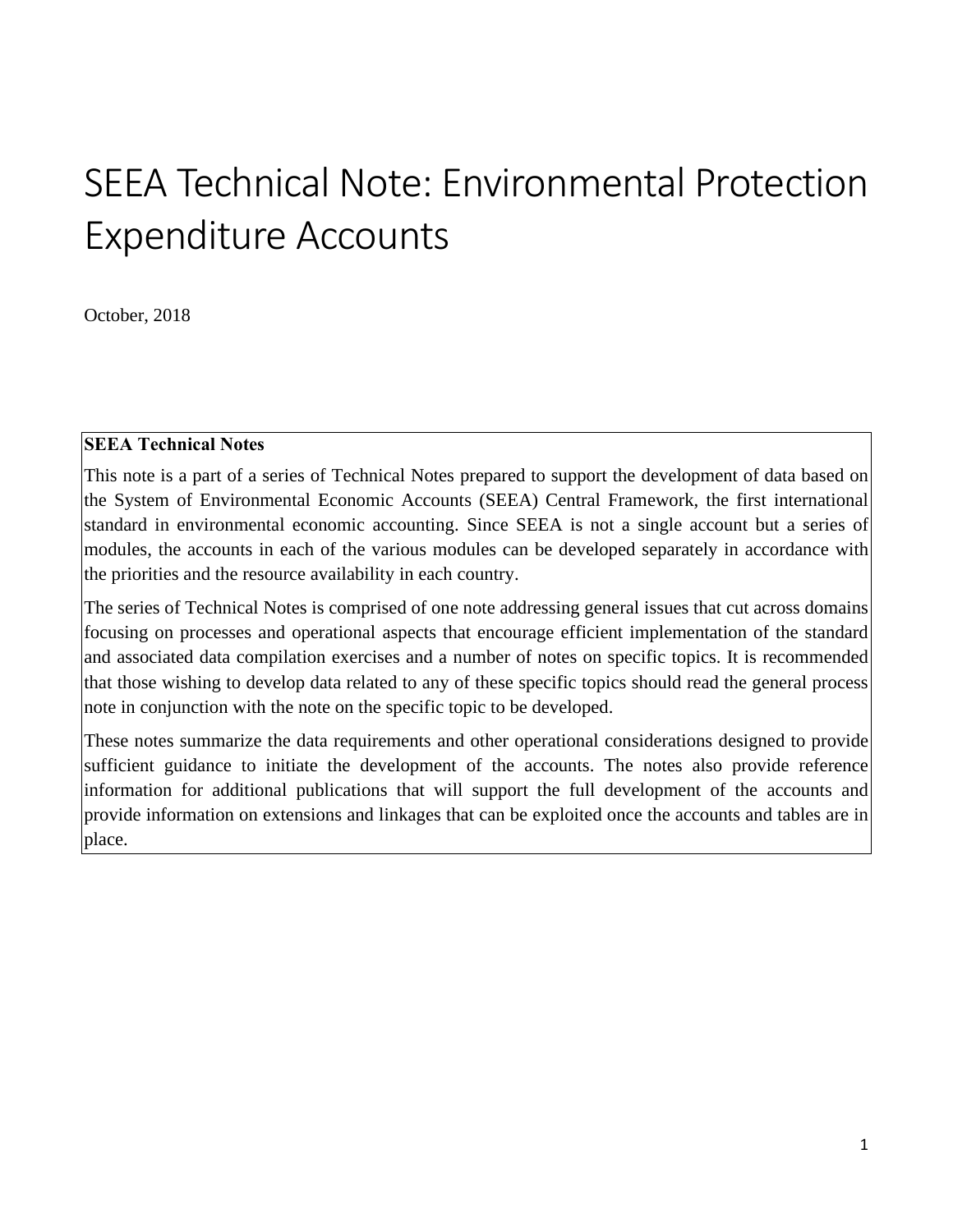# Contents

| $\mathbf{I}$ . |  |
|----------------|--|
| Π.             |  |
|                |  |
|                |  |
|                |  |
| Ш.             |  |
| IV.            |  |
| V.             |  |
| VI.            |  |
|                |  |
|                |  |
|                |  |
|                |  |
|                |  |
|                |  |
|                |  |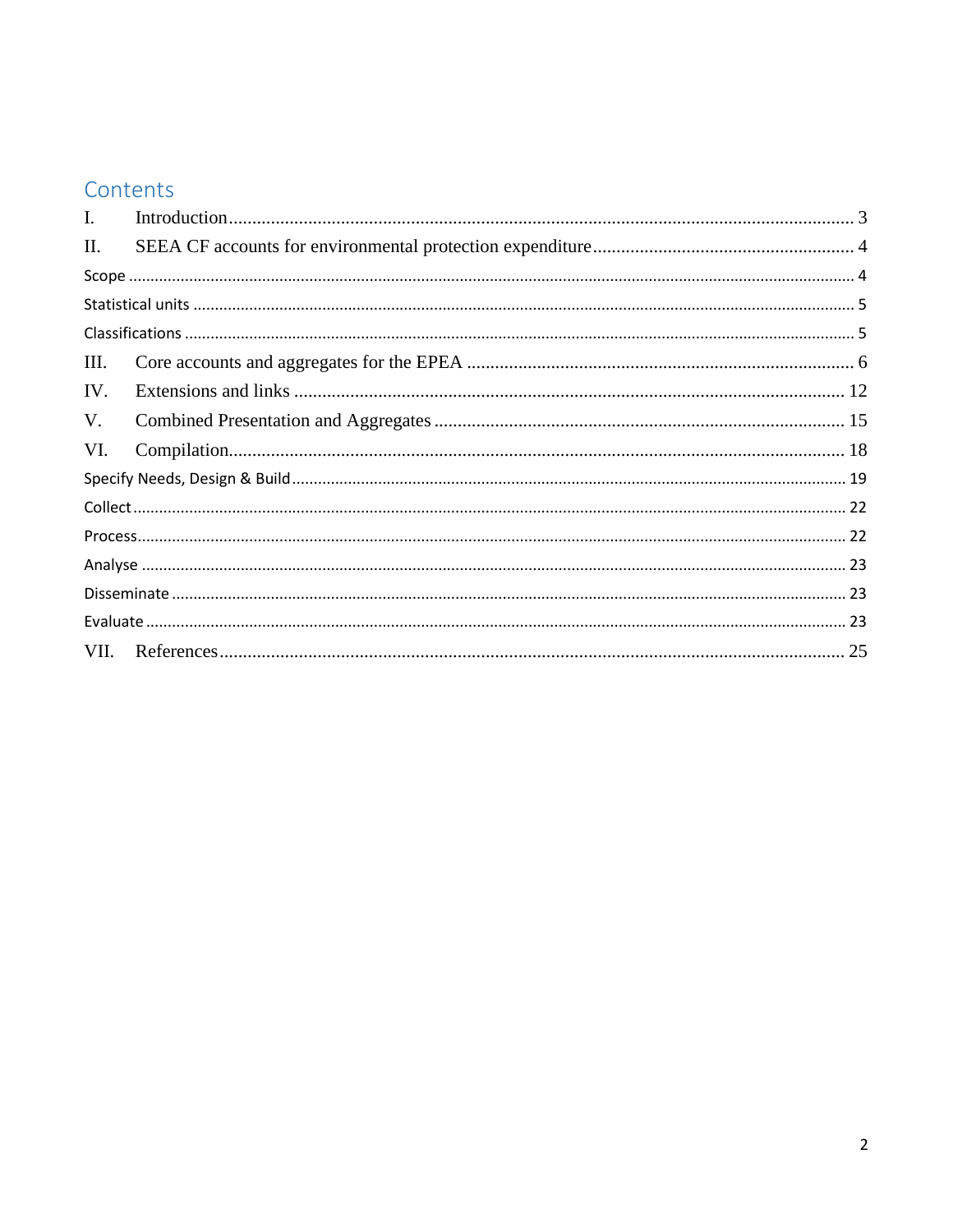# <span id="page-2-0"></span>I. Introduction

- 1. Environmental protection expenditure accounts (EPEA) quantify the resources devoted by the country for environmental protection. The EPEA study demand and financing of environmental protection, in particular the national expenditure for environmental protection and its components.
- 2. Expenditure for environmental protection consists largely of expenditure in environmental protection services and goods, but it also includes expenditure in other products incurred by the producers of environmental protection services and goods during their activities. The EPEA considers several categories of expenditure: consumption (current expenditure) and investment (capital expenditure); distinguishing expenditure by the business sector, government sector and by the households. Besides expenditure, EPEA also records some information about financing, in particular international flows of financing for the purpose of environmental protection.
- 3. This technical note provides an overview of the EPEA based on the System of Environmental Economic Accounting 2012 Central Framework (SEEA CF) which was adopted by the United Nations Statistical Commission in 2012 as the international statistical standard for environmentaleconomic accounts. The general purpose of SEEA Technical Notes is to summarize the key features for a given topic to support countries in the implementation of the SEEA and provide initial guidance to countries wanting to implement the specific SEEA module.
- 4. The EPEA are one of the SEEA environmental activity accounts. Environmental activity accounts record the transactions in monetary terms between economic units that may be considered environmental (SEEA CF, chapter IV). The EPEA have strong links with other SEEA environmental activity accounts, in particular with the Environmental goods and services sector (EGSS) and the Environmental subsidies and similar transfers accounts.
- 5. The EPEA are an elaboration of the System of National Accounts (SNA) in the sense that the environmental protection expenditures are already part of the SNA but need to be separately identified. For this reason, many terms, concepts and definitions in EPEA are those from the SNA, for instance: final consumption, intermediate consumption, gross fixed capital formation (for capital expenditure), SNA transfers (to measure financing), etc. The statistical units and institutional sectors in EPEA are also those of the SNA. Some methodological elements for EPEA do not exist in SNA, such as the functional classification of environmental protection activities (CEPA) or the concept of specialist producers of environmental protection. The EPEA estimates are consistent with the estimates found in the SNA with the exception of the treatment of some own account activities which are explicitly included in the EPEA for completeness of coverage. Using the same accounting conventions that apply to the SNA allows to easily relate environmental protection to other transactions and aggregates from SNA. All the EPEA variables are measured in currency units rather in physical terms, unlike a number of other accounts in SEEA.
- 6. This Technical Note describes the main features of the SEEA accounts for environmental protection expenditure, and presents a set of core accounts which comprise an adapted version of the accounts as presented for the EPEA in the SEEA Central Framework to focus and guide initial compilation. Section II has a brief presentation of the main conceptual elements and features of EPEA. Section III describes the EPEA Core account and main aggregates. The Core account represents a minimum set of information which countries should aim to compile and report, explicitly identifying the most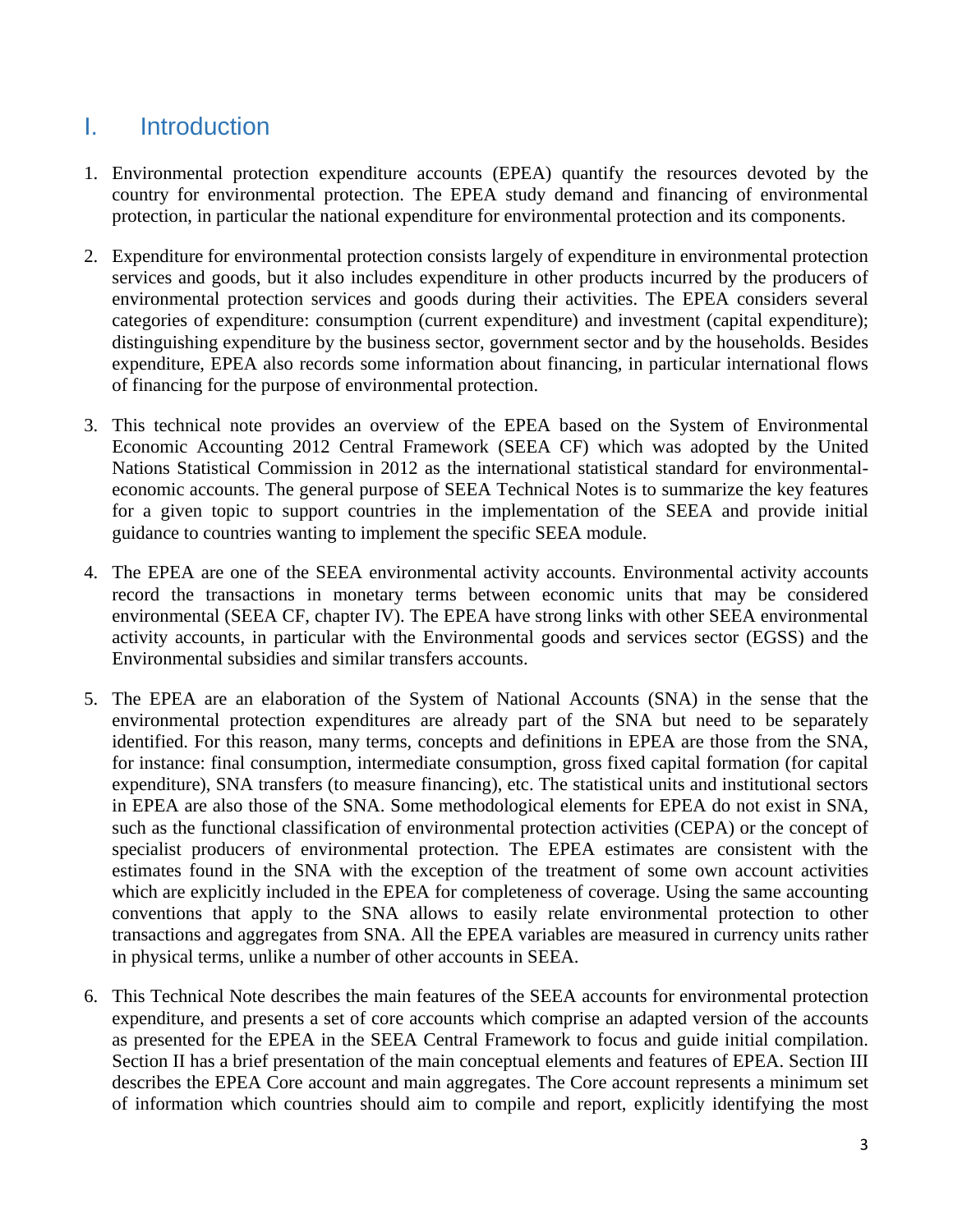important data items for the module at hand. Countries may often wish to extend the minimum level of detail in areas deemed particularly policy relevant. Section IV provides highlights of such possible extensions and also how EPEA links with other SEEA environmental activity accounts. Section V presents a combined presentation for EPEA with other SEEA and SNA accounts. This combined presentation provides countries with a template to present and disseminate an aggregated set of key information relevant to the module at hand from a range of sources (including the SEEA and SNA). The information included in the combined presentations are data items which are of key relevance to policy makers and which, often in combination, are used to calculate particularly important indicators (including the Sustainable Development Goals (SDG) indicators). Section VI provides an overview of the data sets required to produce the core tables including the data sources and compilation methods. Section VII provides references and links to supporting material.

### <span id="page-3-0"></span>II. SEEA CF accounts for environmental protection expenditure

#### <span id="page-3-1"></span>Scope

- 7. The domain of study of EPEA is the environmental protection. SEEA CF defines environmental protection as all activities and actions which have as their main purpose the prevention, reduction and elimination of pollution and of any other degradation of the environment. Those activities and actions also include all measures taken in order to restore the environment after it has been degraded. Activities which, while beneficial to the environment, primarily satisfy the technical needs or the internal requirements for hygiene or safety and security of an enterprise or other institution are excluded from this definition. It is noteworthy that SEEA CF also defines other environmental activities different from environmental protection, in particular resource management, but those are beyond the scope of EPEA and are addressed in other environmental activity accounts (see Section IV about extensions and links).
- 8. Central in EPEA is the expenditure on environmental protection *products* i.e. goods and services. Environmental protection products are produced, designed and manufactured for purposes of environmental protection. Products whose primary purpose is environmental protection are called **specific (environmental protection) products**. Certain non-specific products may serve a secondary environmental protection purpose because they are specifically designed to be more environmentally friendly than normal products of equivalent use. They are called **cleaner products**. EPEA records both categories of products, but separately.
- 9. Experience shows that in most countries the environmental protection services constitute the bulk of the environmental protection products. Examples of environmental protection services are wastewater management and waste management. These services are specific products. Examples of cleaner products are organic farming, low sulphur fuels, mercury-free batteries and CFC-free products.
- 10. Besides the expenditure in environmental protection products, the EPEA also considers expenditure in environmental protection activities. The EPEA encompass both environmental protection activities that directly serve an environmental protection purpose (also called characteristic activities) and activities which do not directly serve an environmental protection purpose but which produce specifically designed products whose use serves an environmental protection purpose (also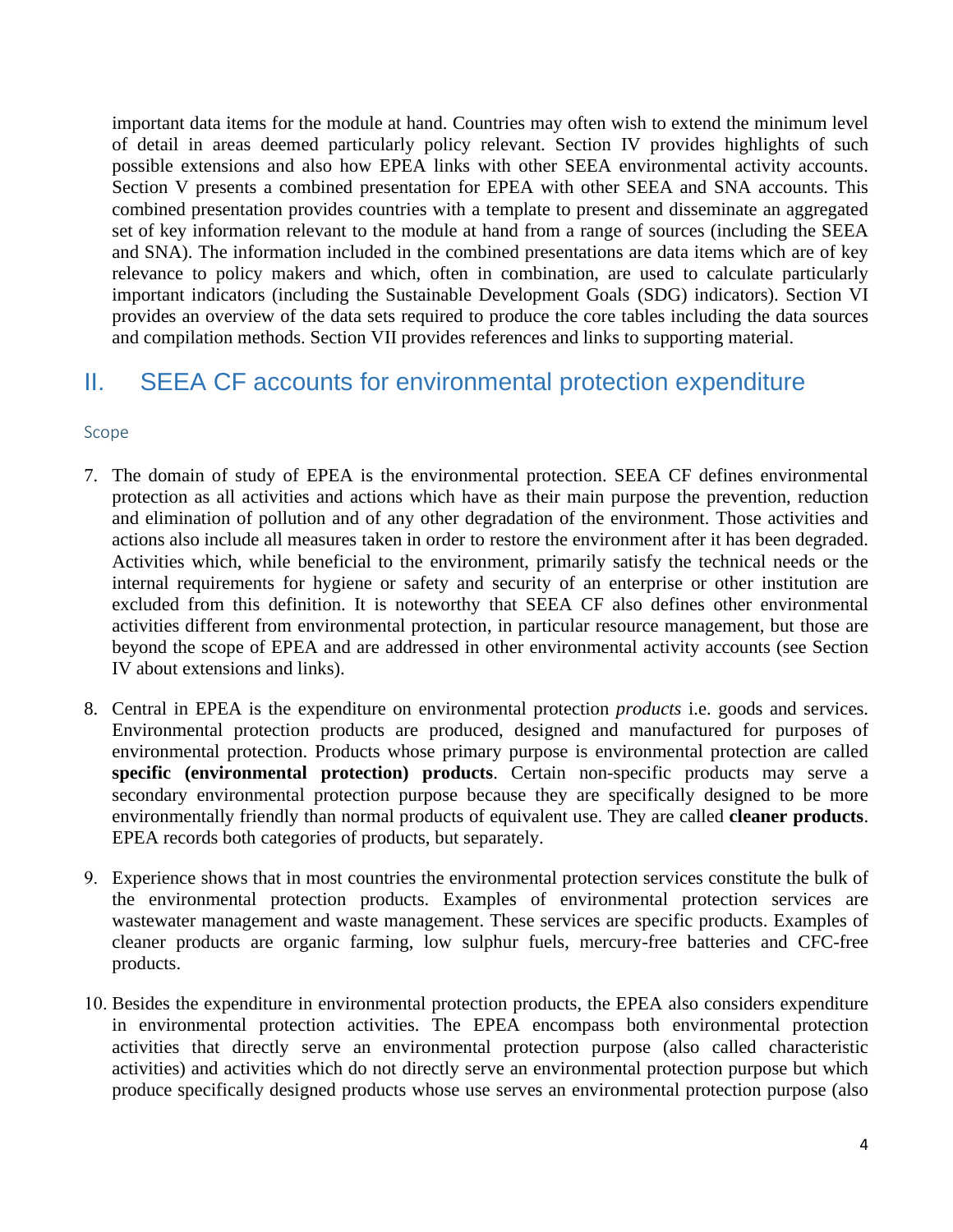called non-characteristic activities). National compilers may wish to distinguish between characteristic and non-characteristic environmental protection activities for compilation and presentation purposes, but this is not a feature of the Core account.

#### <span id="page-4-0"></span>Statistical units

- 11. The EPEA use the statistical units from the SNA. Probably the most central unit is the so-called institutional unit which is defined as "an economic entity characterised by decision-making autonomy". Institutional units with homogeneous economic behaviour are grouped into institutional sectors. The **institutional sectors** in the SNA are: non-financial corporations, financial corporations, general government, households, non-profit institutions serving households, and the rest of the world. EPEA further groups them into corporations (non-financial and financial), general government (including non-profit institutions serving households), households and the rest of the world.
- 12. Because the EPEA address (the expenditure during) environmental protection activities, which are a about the production of environmental protection products, some SNA concepts about production and products are necessary. In particular, environmental protection activities can be **market**, **nonmarket** or **for own final use** (see definitions in SNA). Environmental protection activities can be executed as **principal**, **secondary** or **ancillary activities** of the corresponding production unit (see SNA). Ancillary environmental activities are supporting activities undertaken within an enterprise in order to create the conditions within which the principal or secondary activities can be carried out, e.g. in-house treatment of waste water by businesses. Ancillary environmental activities are recorded in EPEA more explicitly than in SNA in order to provide a more complete picture of environmental protection.
- 13. In the EPEA, **specialist producers** are those producers whose principal activity is the production of environmental protection products. Secondary environmental protection producers produce environmental protection products as secondary activity. Ancillary environmental protection producers produce environmental products as ancillary activity. Specialist producers can be found in the corporate sector or in the government sector, but this Technical Note reserves this term for those producers in the corporate sector, i.e. they are reported separately in the tables and accounts. Secondary producers and ancillary producers in the corporate sector are frequently reported together. All the categories of producers in the government sector are reported together.
- 14. The concept of specialist producers serves two purposes in EPEA. First is practical compilation: the estimates for specialist producers may be simpler to produce and more accurate. Specialist producers are easier to identify (e.g. based on the business name or its classification in ISIC), are 'clustered' in (homogeneous) industries and are responsible for a fair share of environmental production. It is also possible to take assumptions with lower risks, e.g. assume that all their capital formation is for environmental protection production. On their side, secondary producers and ancillary producers are scattered across many economic activities (in the sense of ISIC) and harder to identify but responsible for a share of production too big to be ignored. A second reason is conceptual: as will be seen in Section III the intermediate consumption of specific products by specialist producers is a special variable to derive the main aggregate National expenditure on environmental protection (NEEP).

#### <span id="page-4-1"></span>Classifications

15. The transactions in environmental protection products can be disaggregated by their functional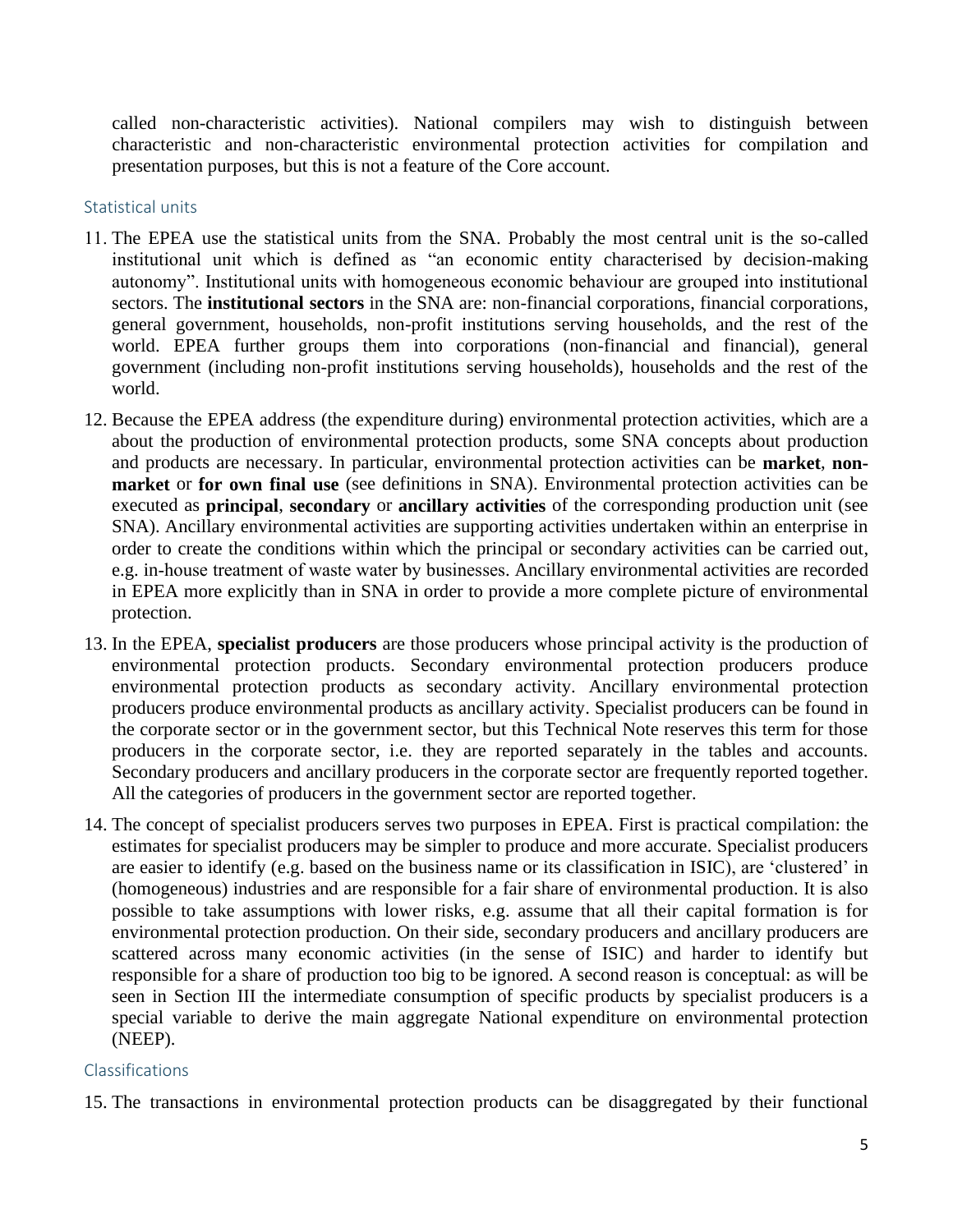purpose using the Classification of Environmental Activities and Expenditure (CEPA) as presented in Table 1.

| Group                            | Classes                                                             |
|----------------------------------|---------------------------------------------------------------------|
| I: Environmental Protection (EP) | 1 Protection of ambient air and climate                             |
|                                  | 2 Wastewater management                                             |
|                                  | 3 Waste management                                                  |
|                                  | 4 Protection and remediation of soil, groundwater and surface water |
|                                  | 5 Noise and vibration abatement (excluding workplace protection)    |
|                                  | 6 Protection of biodiversity and landscapes                         |
|                                  | 7 Protection against radiation (excluding external safety)          |
|                                  | 8 Research and development for environmental protection             |
|                                  | 9 Other environmental protection activities                         |

**Table 1 Classification of Environmental Activities: overview of groups and classes**

16. Another classification used in the EPEA is the International Standard Industrial Classification (ISIC), which is a classification of productive activities. It is also used to group production units by industries engaged in the same principal activity. Contrarily to CEPA, which is used to classify any EPEA variable, ISIC is only used to classify production activities and production-related characteristics such as output, employment, intermediate consumption, gross fixed capital formation, etc. but not final consumption nor transfers. ISIC can be useful for compilation and dissemination purposes, but the core accounts presented in Section III do not use it for reporting results. ISIC has 88 categories at division (2-digit) level, which is probably too exigent for EPEA compilers. For this reason aggregating divisions is frequent practice.

### <span id="page-5-0"></span>III. Core accounts and aggregates for the EPEA

- 17. The EPEA as presented in the SEEA CF consists of four interlinked accounts. The first account presents information on the production of environmental protection specific services by resident producers. The second is a supply and use table for these specific services. The third account broadens the scope of the previous accounts to include cleaner products purchased by resident units, expenditure for the production of environmental protection products and international environmental protection transfers. The inclusion of these flows allows for an estimate of the total national expenditure on environmental protection (NEEP), which is a main EPEA aggregate. The fourth account presents in more detail the flows of financing on environmental protection between the sectors in the national economy and with the rest of the world.
- 18. Estimating and reporting data on the full set of accounts as presented in SEEA CF is a challenging effort; therefore, this Technical Note presents one simplified Core account that summarizes key information that should form the foundation of initial efforts on compiling EPEA, in particular to calculate the key aggregate National expenditure on environmental protection (NEEP). The other three accounts presented in the SEEA CF can be compiled with the extensions and links introduced in Section IV.
- 19. The National expenditure on environmental protection is the sum of the following components: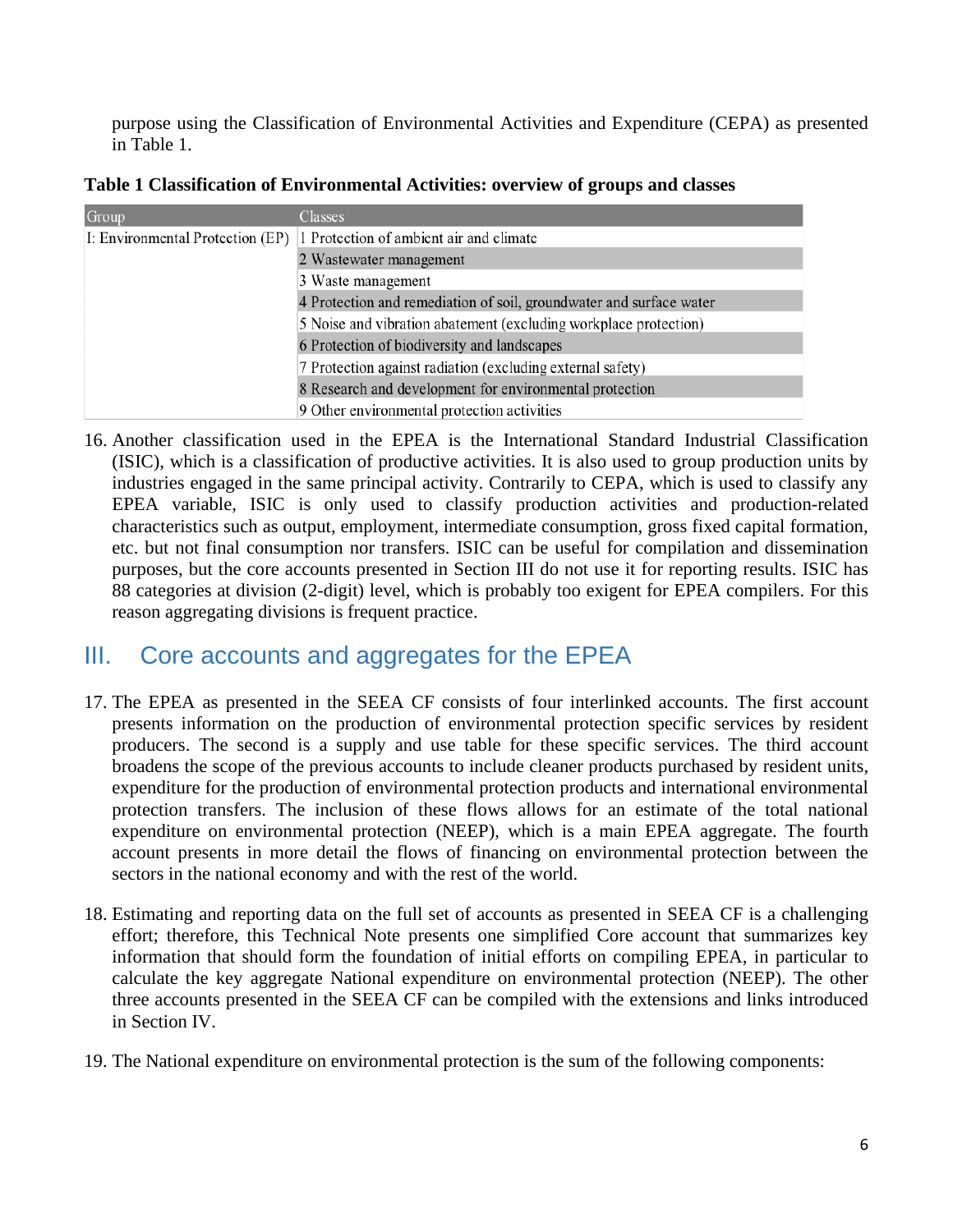- 1) all expenditure by resident units on environmental protection goods and services, i.e. either as final consumption, intermediate consumption or gross fixed capital formation (these concepts are explained below).
- 2) the expenditure needed for the production of environmental protection products, in particular the capital expenditure (i.e. gross fixed capital formation). This is expenditure in nonenvironmental protection products, otherwise it is already recorded in the previous item. This second item of NEEP provides for a more comprehensive measure of expenditure related to the environmental protection.
- 3) the net international financing of environmental protection expenditure, i.e. transfers by resident units paid to the rest of the world less transfers received by resident units from the rest of the world, insofar those are not already capture in the other elements, to avoid double counting.
- 20. Thus, the NEEP can be broken down in several components for analysis: by type of expenditure (final consumption, intermediate consumption, gross fixed capital formation, transfers); by sector incurring expenditure (corporations, government, households), by type of environmental protection function (classification CEPA), by economic activity of the unit incurring expenditure (classification ISIC), etc. NEEP is constructed in a way that avoids double counting and makes the sum comparable to SNA aggregates such as the gross domestic product (GDP), the gross national income (GNI), expenditure and consumption by institutional sector, etc.
- 21. The Core account reports the expenditure by resident units in the country. The columns report the institutional sectors incurring the expenditure, including the 'rest of the world', which is the counterpart for international flows.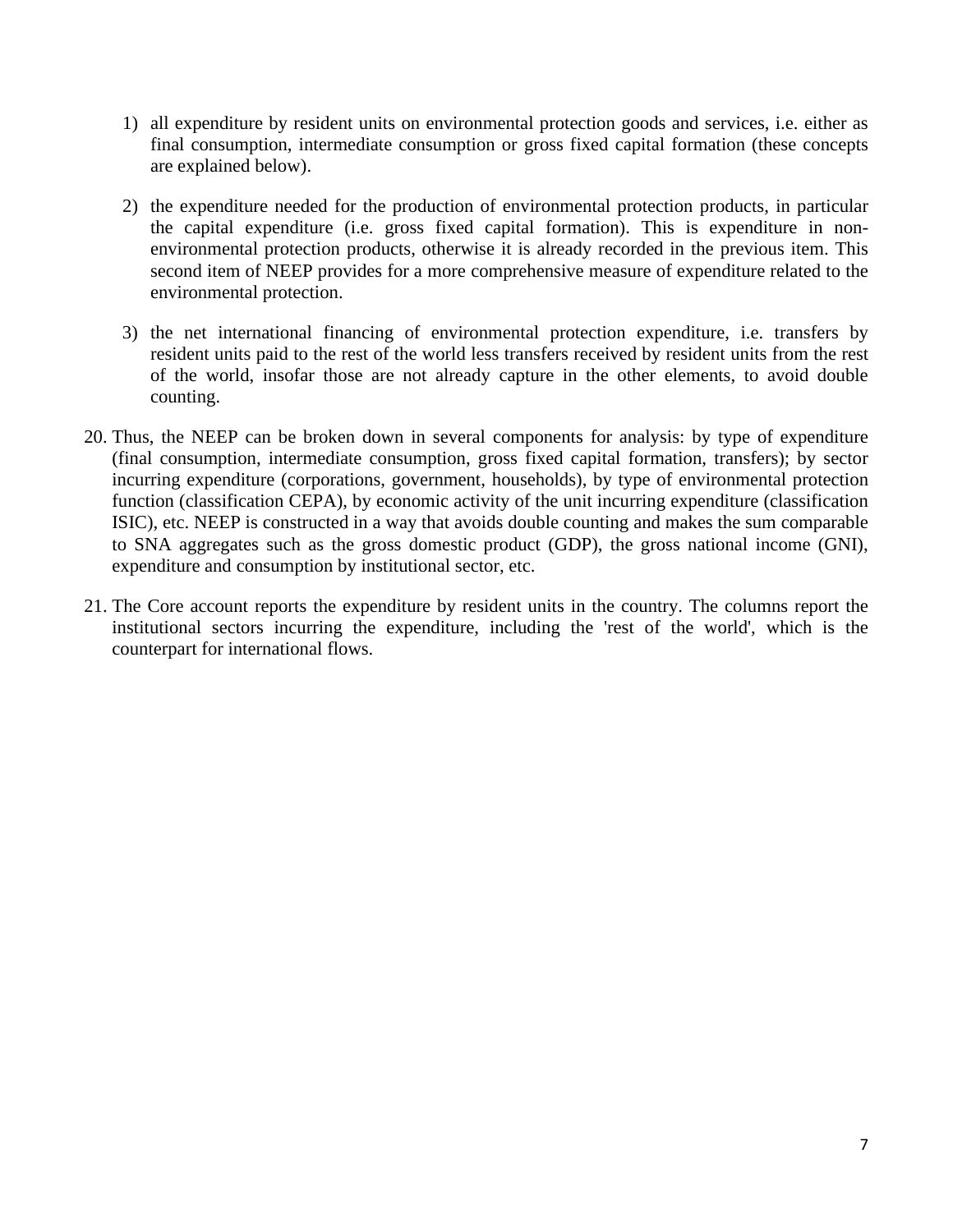|    |                                                                                          |                                   | Corporations |           | Government | Households | <b>Rest of</b><br>the world | <b>TOTAL</b> |
|----|------------------------------------------------------------------------------------------|-----------------------------------|--------------|-----------|------------|------------|-----------------------------|--------------|
|    |                                                                                          | <b>EP producers</b>               |              | non-EP    |            |            |                             |              |
|    |                                                                                          | specialist<br>producers producers | other        | producers |            |            |                             |              |
|    | 1 Intermediate consumption on EP products (*)                                            | 2 9 0 0                           | 400          | 1 0 0 0   | 4 0 0 0    |            |                             | 8 3 0 0      |
| 2  | specific environmental protection products                                               | 2600                              | 300          | 700       | 1 100      |            |                             | 4 700        |
| 3  | cleaner products                                                                         | 300                               | 100          | 300       | 900        |            |                             | 1600         |
|    | 4 Final consumption on EP products                                                       |                                   |              |           | 1400       | 4 700      |                             | 6 100        |
| 5  | specific environmental protection products                                               |                                   |              |           | 1250       | 4 1 5 0    |                             | 5 400        |
| 6  | cleaner products                                                                         |                                   |              |           | 150        | 550        |                             | 700          |
|    | 7 Gross fixed capital formation on EP products                                           | 2 600                             | 2 100        | 1 0 0 0   | 2 9 0 0    |            |                             | 8 600        |
| 8  | specific environmental protection products                                               | 1800                              | 1400         | 650       | 1900       |            |                             | 5 7 5 0      |
| 9  | cleaner products                                                                         | 800                               | 700          | 350       | 1000       |            |                             | 2850         |
|    | 10 TOTAL use of EP products by resident units                                            | 5 5 0 0                           | 2 5 0 0      | 2 0 0 0   | 8 3 0 0    | 4 700      |                             | 23 000       |
|    | 11 Gross fixed capital formation (on non-EP products) for EP<br>production               | 1900                              | 1500         |           | 1 0 0 0    |            |                             | 4 4 0 0      |
|    | 12 Acquisition less disposals of non-financial, non-produced<br>assets for EP production | 50                                | <b>NA</b>    |           | <b>NA</b>  |            |                             | 50           |
|    | 13 Transfers not included in the total use of EP products                                |                                   |              |           |            |            | 100                         | 100          |
| 14 | Transfers to the rest of the world $(+)$                                                 |                                   |              |           |            |            | 800                         | 800          |
| 15 | Transfers from the rest of the world (-)                                                 |                                   |              |           |            |            | 700                         | 700          |
|    | 16 TOTAL national environmental protection expenditure                                   | 7450                              | 4 0 0 0      | 2 0 0 0   | 9 3 0 0    | 4700       | 100                         | 27 550       |
|    | Supplementary item                                                                       |                                   |              |           |            |            |                             |              |
|    | 17 Intermediate consumption of EP products by EP producers                               | 1700                              | <b>NA</b>    |           | 805        |            |                             | 2 5 0 5      |

#### **Core account: Expenditure for environmental protection purposes**

(\*) Item 1 is net of item 17 to avoid double-counting

- 22. The columns report the transactions by different institutional sectors. The corporate sector is further broken down in specialist producers (i.e. producers whose principal activity is environmental protection), other producers (i.e. which engage in environmental protection as their secondary or ancillary activities) and other corporations which are not producers of environmental protection but have expenditure in environmental protection products. Alternative breakdowns or groupings are possible, for instance 'other producers' in the corporate sector may be split in secondary producers and ancillary producers.
- 23. The top part of the Core account (rows 1-10) reports the expenditure on environmental protection products by resident units. The expenditure may concern specific environmental protection products or cleaner products.
- 24. The expenditure may relate to intermediate consumption, final consumption or gross fixed capital formation. These are SNA concepts. **Intermediate consumption** consists of goods and services used up in the course of production. **Final consumption** consists of goods and services used by individual households or the community to satisfy their individual or collective needs or wants (in the latter case the expenditure is accounted as government expenditure). **Gross fixed capital formation** (also known as investments) is defined as acquisitions less disposals of fixed assets. Fixed assets are produced assets (such as machinery, equipment, buildings or other structures) that are used repeatedly or continuously in production over several accounting periods (more than one year);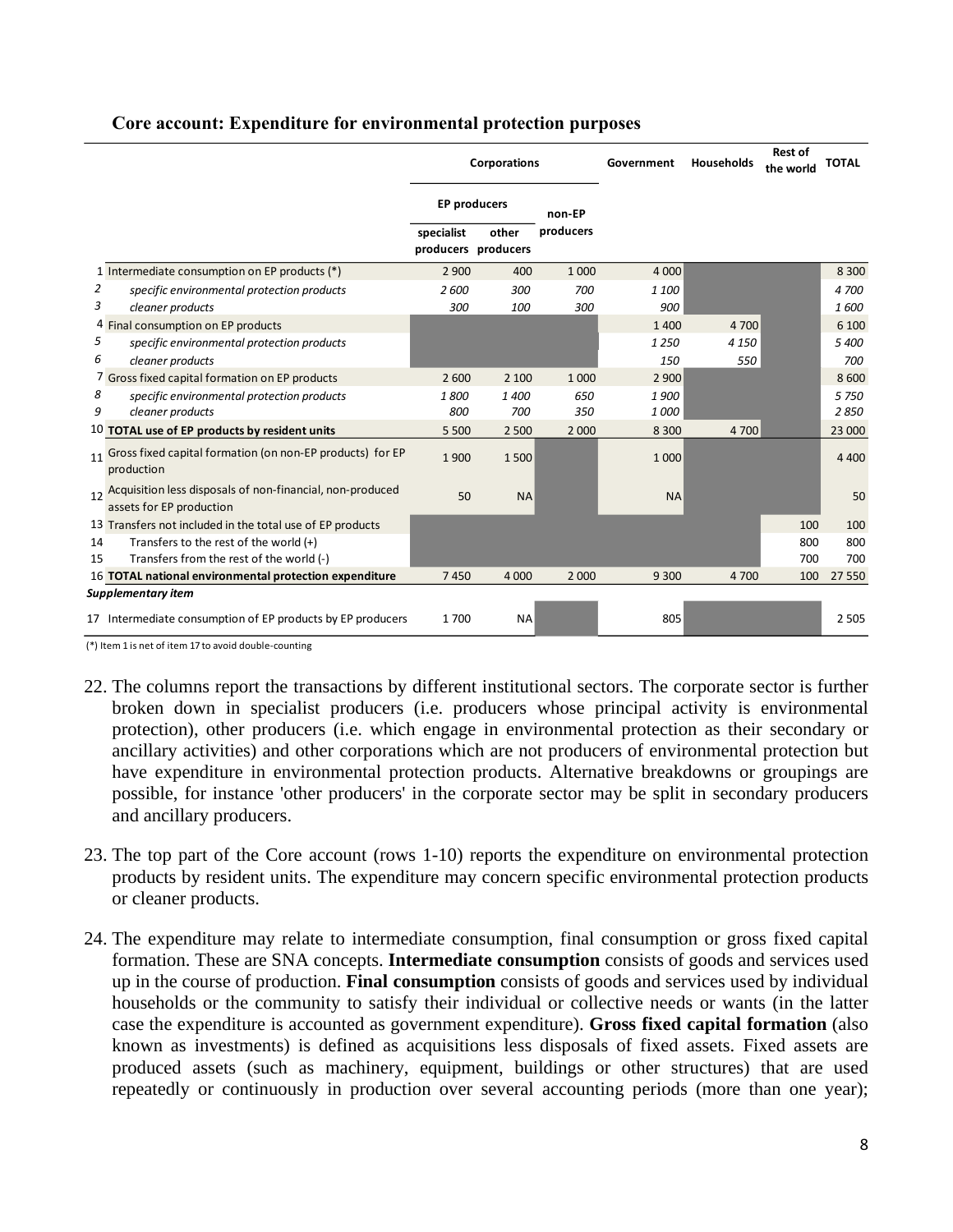however non-produced assets (such as land) are not fixed assets in SNA, and correspondingly are not gross fixed capital formation. Thus a different entry is needed for acquisitions less disposals of nonproduced assets (see row 12 in the Core account). Gross fixed capital formation, like intermediate consumption, is only applicable to economic units in their capacity as producers. The distinction between intermediate consumption and gross capital formation depends on whether the goods and services involved are completely used up in the accounting period (usually one year) or not. See SNA for further details.

- 25. Note there is potential for gross fixed capital formation to be recorded for environmental protection (row 7), for example, for environmental protection research and development (R&D) (in that R&D is considered capital formation in the SNA) or in cases where the expenditure leads to improvements in land which are treated as gross fixed capital formation in the form of land improvements.
- <span id="page-8-0"></span>26. Some environmental protection products may be used as intermediate consumption during production processes to create new environmental protection products, which may reach a final use either as final consumption or as gross fixed capital formation. For example, during the production of waste treatment services there may be intermediate consumption of waste collection; both waste collection and waste treatment are environmental protection activities. In such eventuality, there is double-counting the value of the products used as on the one hand as intermediate consumption and on the other hand as final consumption or gross fixed capital formation. In order to avoid accounting the value of those products twice, the intermediate consumption in such products should be excluded from NEEP. In practice these double-counted products may be challenging to estimate; the simplest and most cost-effective is estimating and deducting the intermediate consumption of environmental protection products by specialist producers. The presentation of the Core account in rows 1-3 assumes these products have already been deduced during the compilation process. Otherwise said, this is implicit in rows 1-3. However it can be explicitly shown as a *pro memoria* item, as done in row 17.
- 27. EPEA measures the expenditure at purchasers' prices, which is the same principle for expenditure valuation as in SNA. Purchasers' prices are the amounts paid by the purchasers, excluding the deductible part of value added type taxes.
- 28. For cleaner products, which do not serve a primary environmental protection purpose, EPEA is foremost interested in the 'environmental protection share' of their value, which can be measured by the extra cost of the cleaner product compared to an equivalent normal product. This principle is known as extra costs valuation. Intermediate consumption, final consumption and gross fixed capital formation of cleaner products must be valued at extra costs. Expenditure on specialist products is valued at their full costs instead.
- 29. The next part of the Core account (rows 11-12) reports expenditure other than in environmental protection products, which is also part of the national expenditure on environmental protection. Row 11 reports gross fixed capital formation for the production of environmental protection by specialist producers or secondary producers. For example, any acquisition of a (normal) building to host environmental protection activities by specialist producers or secondary producers falls in this category. Please note that gross fixed capital formation on EP products is already reported in row 7, therefore there is no overlap between the concepts reported in rows 7 and 11. Row 12 reports the acquisitions less disposals of non-produced assets, mostly land. As explained above, this item is not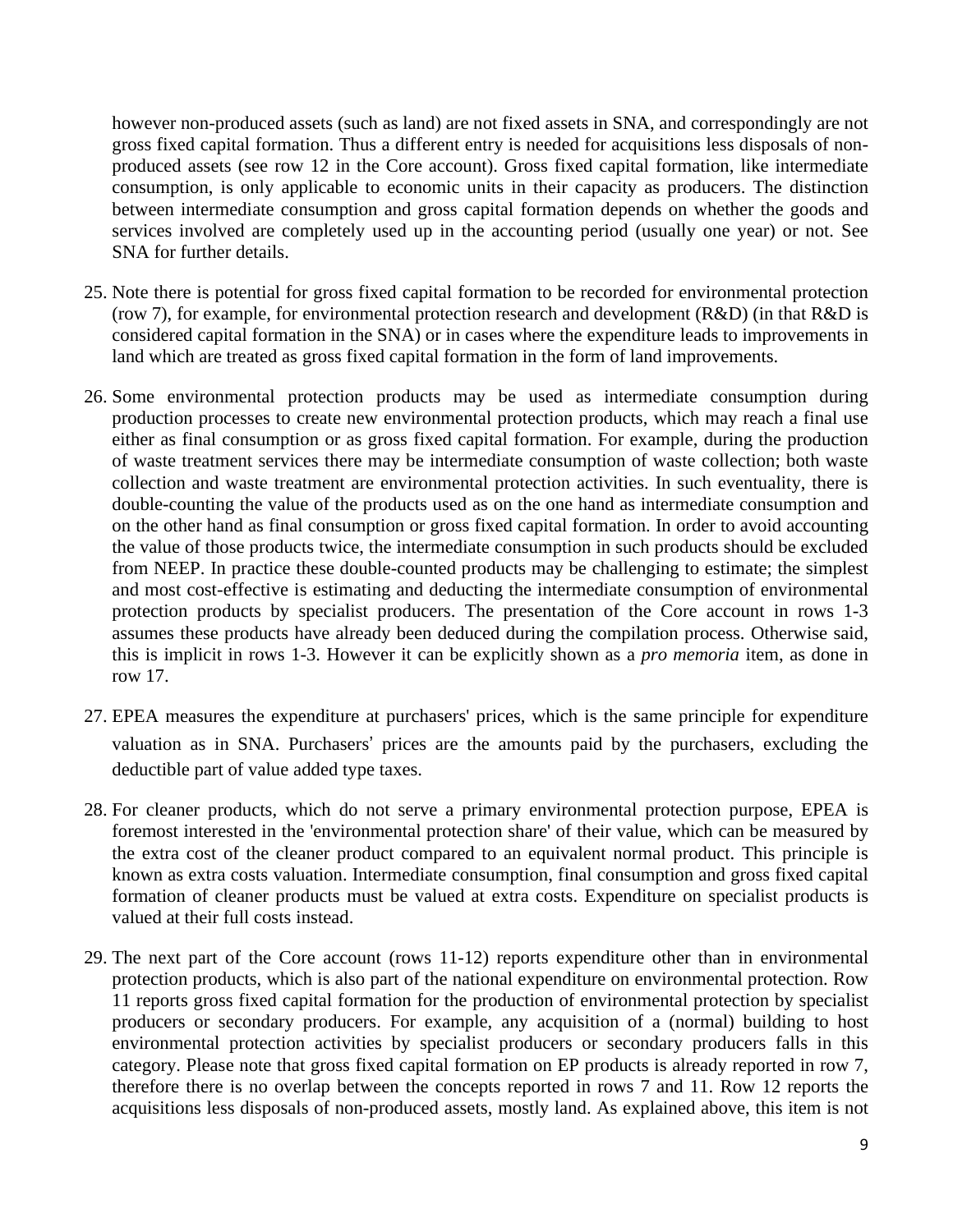gross fixed capital formation under SNA. This item usually is only related to land purchased for environmental protection activities (CEPA 6).

- 30. The final three rows in the Core account (rows 13-15) present financing flows for environmental protection to and from the rest of the world, plus their net balance. They correspond to the transfers for international cooperation in the field of environmental protection. SNA uses the concept 'transfers' for financing flows, i.e. a transfer is a transaction in which one institutional unit provides a good, service or asset to another unit without receiving from the latter any good, service or asset in return as a direct counterpart. This includes current transfers and capital transfers, the latter involving the change of ownership of an asset.
- 31. Transfers can be financed either by the government, international organizations, corporations or by households through non-governmental organizations. The simplified Core account does not disclose information on who is the financing sector and focuses instead only on the flows between the country (i.e. national total) and the rest of the world. Full detail of the financing flows across sectors and between them with the rest of the world is one of the possible extensions of this Core account (and it is one of the four EPEA accounts in SEEA CF).
- 32. Alternative presentations of the Core account are possible, in particular with alternative breakdowns. For instance, the presentation below shows breakdowns by environmental protection purpose according to the CEPA classification. This presentation proposes, for simplicity, a three way split in CEPA 2, CEPA 3 and Other CEPA, since Wastewater management (CEPA 2) and Waste management (CEPA 3) are two of the most significant environmental services in many economies. Countries may want to consider splitting out other detail depending on the significance for national policy.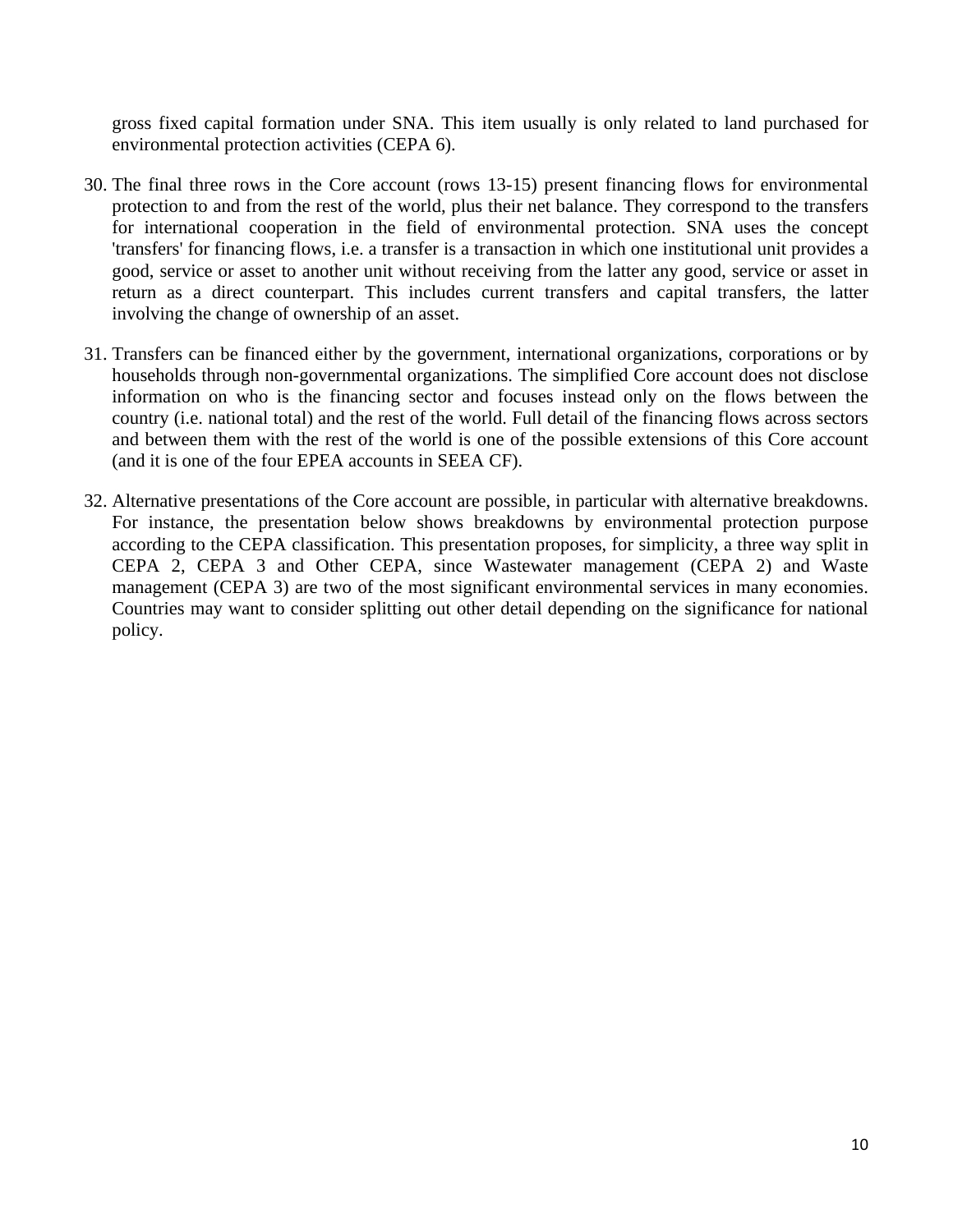|    |                                                                                          |                         | <b>Corporations</b> |           | Government Households |       | <b>Rest of</b><br>the world | <b>TOTAL</b> |
|----|------------------------------------------------------------------------------------------|-------------------------|---------------------|-----------|-----------------------|-------|-----------------------------|--------------|
|    |                                                                                          | <b>EP producers</b>     |                     | non-EP    |                       |       |                             |              |
|    |                                                                                          | specialist<br>producers | other<br>producers  | producers |                       |       |                             |              |
|    | 1 Intermediate consumption on EP products (*)                                            | 2 9 0 0                 | 400                 | 1 0 0 0   | 4 0 0 0               |       |                             | 8 3 0 0      |
| 2  | CEPA <sub>2</sub>                                                                        | 700                     | 100                 | 250       | 1000                  |       |                             | 2050         |
| 3  | CEPA <sub>3</sub>                                                                        | 1300                    | 200                 | 450       | 1800                  |       |                             | 3750         |
| 4  | Other CEPA                                                                               | 900                     | 100                 | 300       | 1 200                 |       |                             | 2 500        |
|    | 5 Final consumption on EP products                                                       |                         |                     |           | 1 4 0 0               | 4 700 |                             | 6 100        |
| 6  | CEPA <sub>2</sub>                                                                        |                         |                     |           | 150                   | 1400  |                             | 1550         |
| 7  | CEPA <sub>3</sub>                                                                        |                         |                     |           | 800                   | 2000  |                             | 2800         |
| 8  | Other CEPA                                                                               |                         |                     |           | 450                   | 1300  |                             | 1750         |
|    | 9 Gross fixed capital formation on EP products                                           | 2 600                   | 2 100               | 1 0 0 0   | 2 9 0 0               |       |                             | 8600         |
| 10 | CEPA <sub>2</sub>                                                                        | 650                     | 500                 | 250       | 700                   |       |                             | 2 100        |
| 11 | CEPA <sub>3</sub>                                                                        | 1 200                   | 900                 | 450       | 1300                  |       |                             | 3850         |
| 12 | Other CEPA                                                                               | 800                     | 700                 | 300       | 900                   |       |                             | 2 700        |
|    | 13 TOTAL use of EP products by resident units                                            | 5 5 0 0                 | 2 5 0 0             | 2 0 0 0   | 8 3 0 0               | 4 700 |                             | 23 000       |
|    | 14 Gross fixed capital formation (on non-EP products) for EP<br>production               | 1900                    | 1500                |           | 1 0 0 0               |       |                             | 4 4 0 0      |
|    | 15 Acquisition less disposals of non-financial, non-produced<br>assets for EP production | 50                      | <b>NA</b>           |           | <b>NA</b>             |       |                             | 50           |
|    | 16 Transfers not included in the total use of EP products                                |                         |                     |           |                       |       | 100                         | 100          |
| 17 | Transfers to the rest of the world (+)                                                   |                         |                     |           |                       |       | 800                         | 800          |
| 18 | CEPA <sub>2</sub>                                                                        |                         |                     |           |                       |       | 200                         | 200          |
| 19 | CEPA <sub>3</sub>                                                                        |                         |                     |           |                       |       | 360                         | 360          |
| 20 | Other CEPA                                                                               |                         |                     |           |                       |       | 240                         | 240          |
| 21 | Transfers from the rest of the world (-)                                                 |                         |                     |           |                       |       | 700                         | 700          |
| 22 | CEPA <sub>2</sub>                                                                        |                         |                     |           |                       |       | 200                         | 200          |
| 23 | CEPA <sub>3</sub>                                                                        |                         |                     |           |                       |       | 300                         | 300          |
| 24 | Other CEPA                                                                               |                         |                     |           |                       |       | 200                         | 200          |
|    | 25 TOTAL national environmental protection expenditure                                   | 7450                    | 4 0 0 0             | 2 0 0 0   | 9 3 0 0               | 4 700 | 100                         | 27 550       |
|    | Supplementary item                                                                       |                         |                     |           |                       |       |                             |              |
| 26 | Intermediate consumption of EP products by EP<br>producers                               | 1700                    | NA                  |           | 805                   |       |                             | 2 5 0 5      |

#### **Core account: Expenditure for environmental protection purposes (alternative breakdown)**

(\*) Item 1 is net of item 26 to avoid double-counting

33. All in all, the Core account provides information on the monetary resources the economy is dedicating to environmental protection and which institutional sectors are using these environmental products. It provides the basis for the following indicators:

- Level of national expenditure on environmental protection (NEEP) by sector, by type of product and by environmental function (CEPA).
- Distinction between current and capital expenditure, i.e. those directed to investment in future capacity to produce environmental products and those for current use. The information on investment patterns may be very important in the early stages of policy development in some cases.
- Information on environmental transfers with the rest of the world; capacity of the country to finance its environmental protection expenditure needs.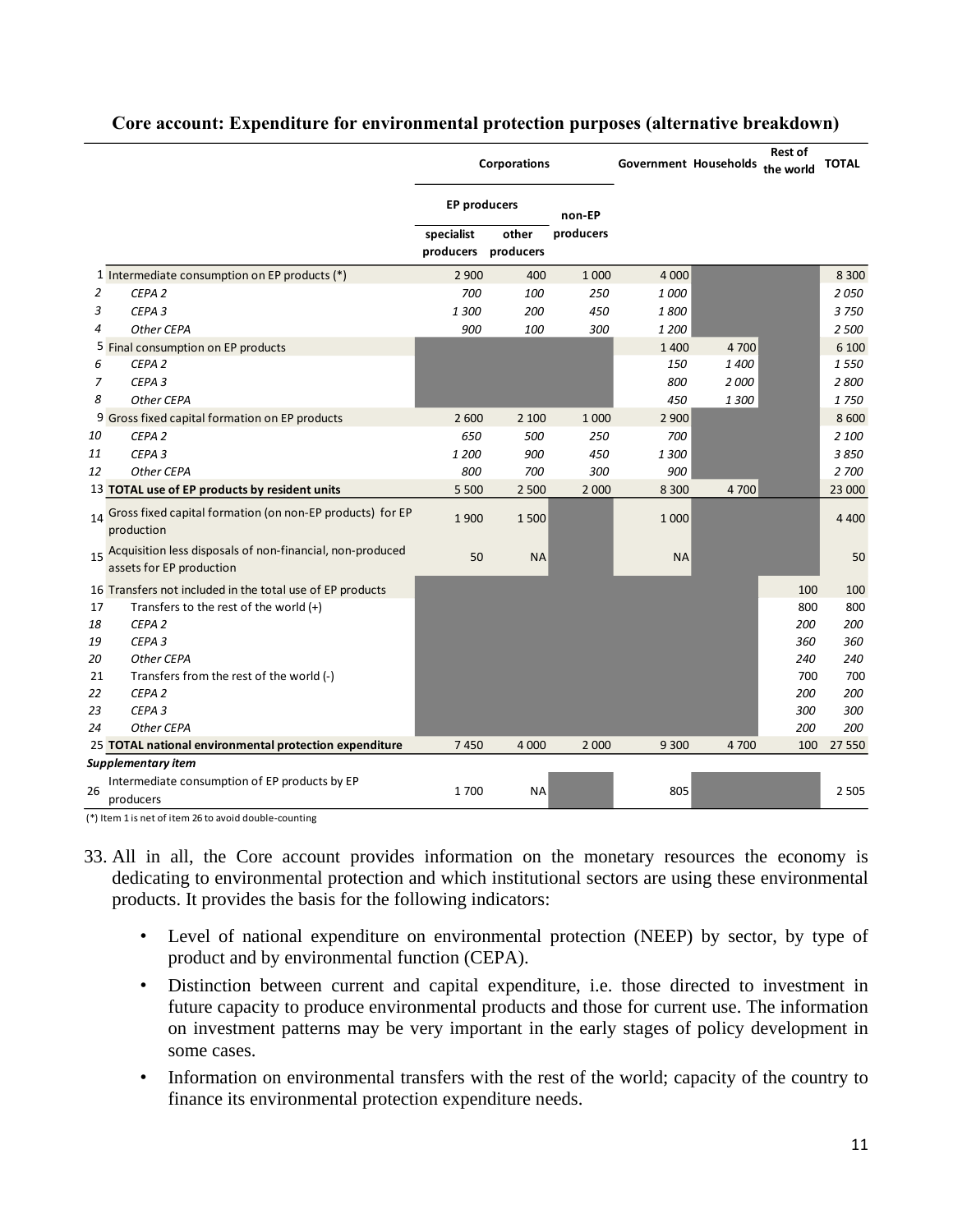• Changes in trends (whenever NEEP is reported as time series).

These figures can be compared to SNA data on expenditure, value added, GDP and financing for the whole economy or parts of it.

34. The Core account presented here represents a minimum for compilation. National compilers may consider additional breakdowns and extensions.

### <span id="page-11-0"></span>IV. Extensions and links

- 35. As explained above, the EPEA is only one of the environmental activity accounts in the SEEA CF. Links with other SEEA environmental activity accounts exist and can be exploited. Moreover a joint compilation system for several accounts can be envisaged, which would deliver economies of scale, efficiency gains and more robust estimates.
- 36. Links are strongest between the EPEA and the Environmental goods and services sector account (EGSS). Whereas EPEA addresses the expenditure (consumption, investment, financing), EGSS addresses the output, gross value added, growth, exports and other production-related variables (employment, consumption and investment needed for production). There are obvious overlaps and complementarity between EPEA and EGSS.
- 37. Indeed, there is an SNA accounting relation called product balance, applicable to any product and in particular to environmental protection products, which further cements the links between EPEA and EGSS. In a product balance, the amount of a product available for use within the economy must have been supplied either by domestic production or by imports. The same amount must be used for intermediate consumption, final consumption, capital formation or exports:

output + imports = intermediate consumption + final consumption + capital formation + exports (Equation 1)

Because of differences in SNA valuation rules in the left and right side of Equation 1, it is necessary to add taxes on products less subsidies on environmental products, and trade and transport margins, to the left-hand side.

38. This product balance allows e.g. deriving the expenditure variables needed for EPEA from supply variables should they be known, for instance from EGSS.

> intermediate consumption  $+$  final consumption  $+$  capital formation = output  $+$  $imports - exports + items to adjust valuation$ (Equation 2)

39. This approach can be exploited to compile NEEP in EPEA, e.g. many handbooks recommended estimating key EPEA variables starting from output and adjusting for imports, exports and valuation as in equation 2. Indeed, two of the four interlinked EPEA accounts as presented in the SEEA CF follow this approach of calculating expenditure indirectly starting from production of environmental protection products. This production approach can be advantageous if there is more information or more reliable estimates about production, imports and exports than about expenditure. The former may be available from EGSS.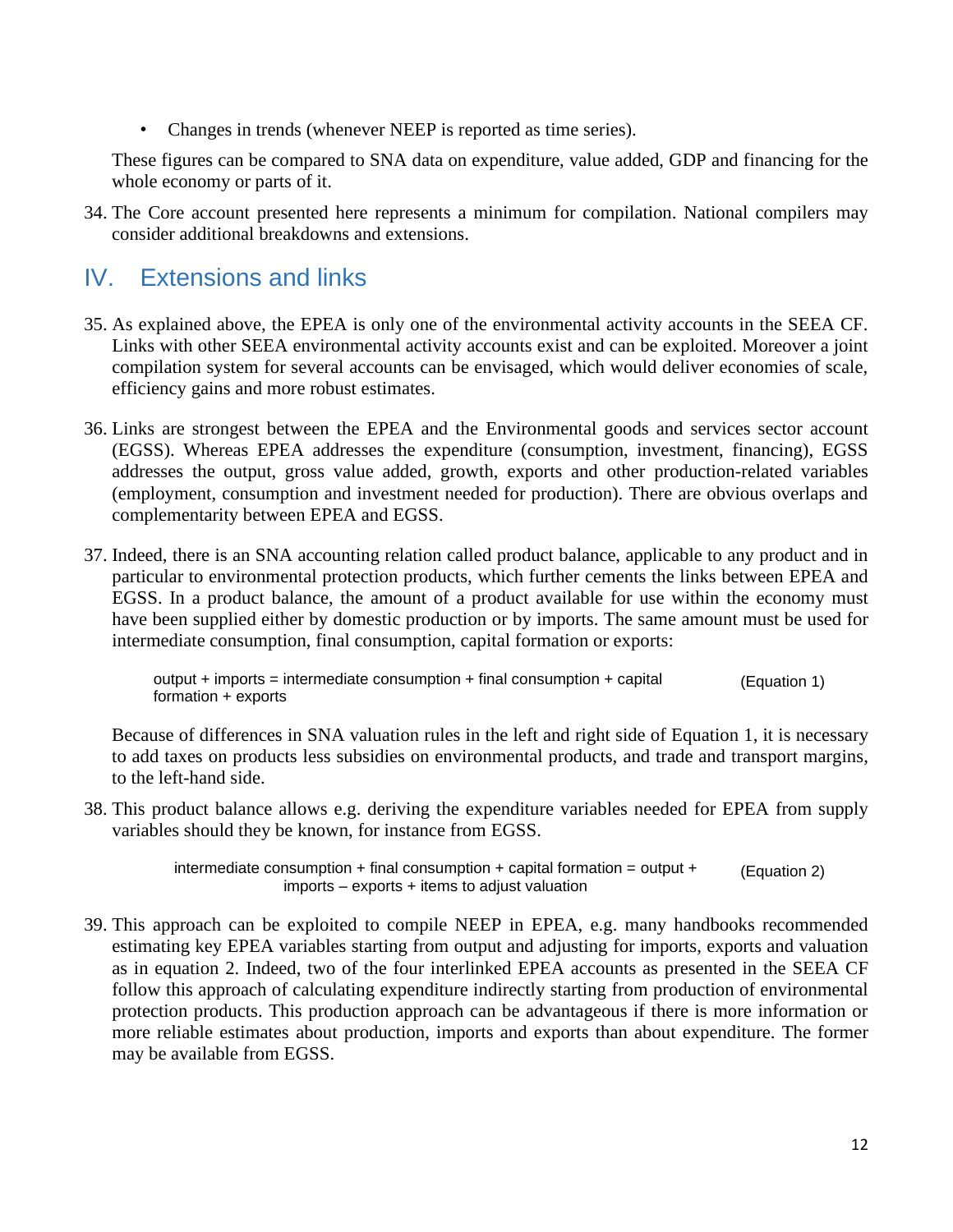- 40. Whenever EGSS and EPEA are combined or one is used to derive the other, it is essential to be aware that, while they are fully consistent, there are some differences between them which require adjustments. There are three main differences. First, the scope of EGSS is broader: whereas EPEA addresses environmental protection as defined in SEEA CF, EGSS covers environmental protection plus another category of environmental activities called resource management. These are activities to make more efficient use of natural resources. EGSS separates completely environmental protection from resource management, using different classifications (CEPA and CReMA, respectively). Secondly, EGSS and EPEA use different valuation principles, according to SNA, but reconciling them is possible. For instance output is valued at basis prices whereas consumption and gross fixed capital formation are valued at purchasers' prices. Thirdly, EGSS typically estimates cleaner products at their full value whereas EPEA does it at extra costs. Data should be adjusted accordingly.
- 41. It is also possible to estimate some parts of the economy (say some products or some sectors) using the left-hand side of equation 2 and other parts with the right-hand side part. The best framework to accomplish it is a supply and use table of environmental production products.
- 42. Whereas this approach in equation 2 can be used to derive EPEA expenditure variables indirectly from the production, it has drawbacks too. In particular it makes the EPEA framework more complex and obscure to newcomers, and for this reason it was not introduced in Sections II and III, and it is only proposed here as a possible extension. For details of this approach, refer to the bibliography.
- 43. Besides output, imports and exports, the EPEA can be extended to collect other variables about the producers of environmental protection products, e.g. employment, compensation of employees, consumption of fixed capital, net operating surplus, etc. These variables can also be compiled in EGSS and afterwards inserted in the EPEA. The EPEA may also be extended with environmental protection transfers across the institutional sectors (corporations, government, households), breakdowns between current and capital transfers, etc.
- 44. Another SEEA environmental activity account related to EPEA is the Resource management expenditure account (ReMEA). This account is the twin sister of EPEA for resource management. It studies demand and financing of resource management. Most variables, concepts and definitions are the same as EPEA but it uses a classification of resource management (CReMA) instead of environmental protection (CEPA). For historical reasons and availability of data sources, ReMEA is far less advanced than EPEA even if they are conceptually similar.
- 45. EPEA, together with EGSS and ReMEA, can be used to set up supply and use tables of environmental products. A supply and use table is a set of two tables with similar structure: the supply table shows how environmental products are produced and imported; the use table shows how these products are used by companies, households and government and exported. The tables follow the format of the 'general' monetary supply and use tables of the SNA. The supply and use tables have detail of 'individual' environmental categories (detail by CEPA-CReMA and are more suitable for detail by type of environmental product), which instead the production and expenditure accounts do not have.
- 46. A supply and use table for environmental products is shown below. For the purpose of illustration, this table includes environmental protection products and resource management products, but EPEA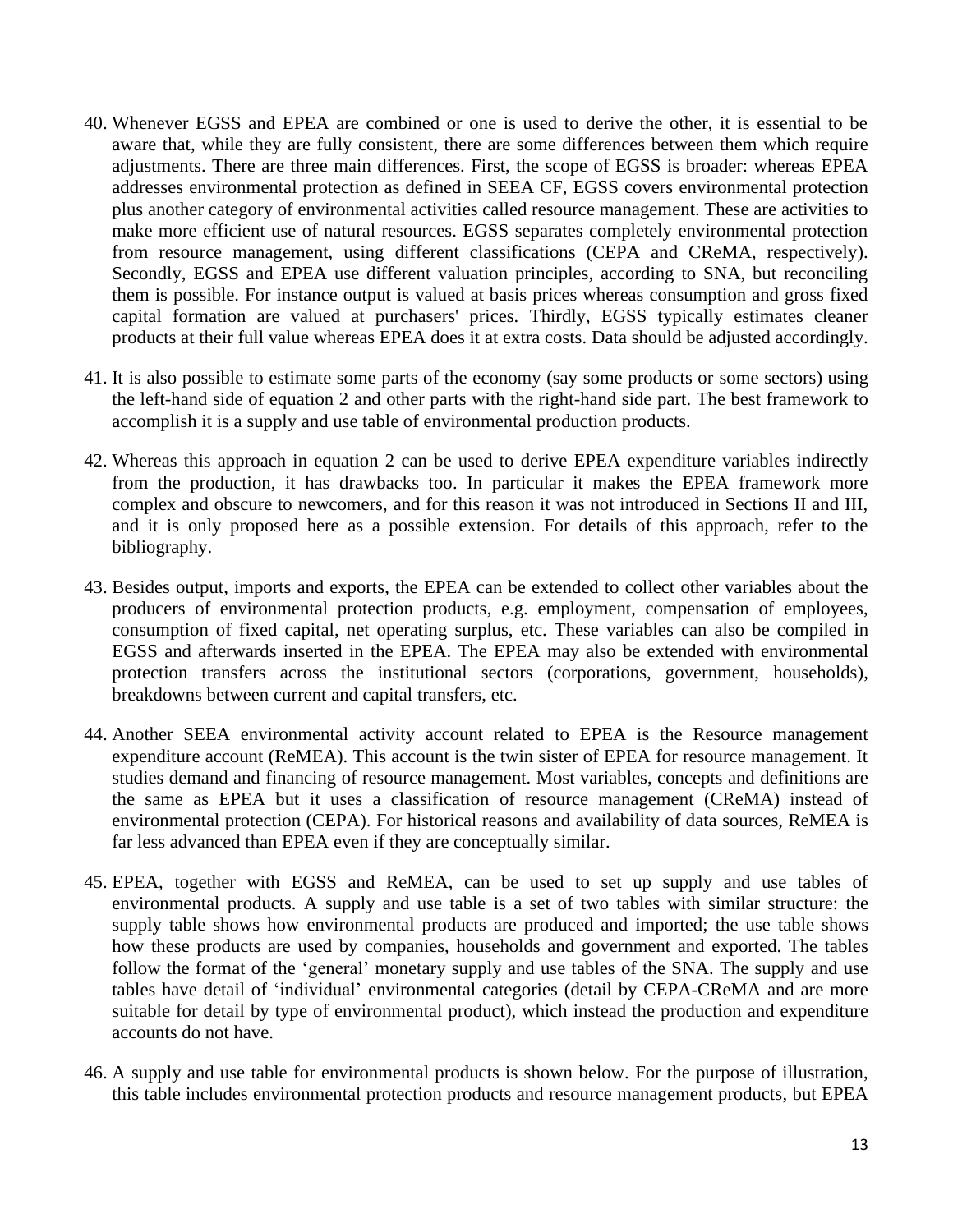is only concerned with environmental protection. The totals in the supply table and use table are identical for each product or group of products. Colors illustrate which account may be the basis for the table data, but it can be different e.g. if EGSS or EPEA include additional variables.

|                                       |     |                     |         |                               |              |                    | <b>Total</b><br>output<br>basic | <b>Imports</b> | <b>Taxes less</b><br>subsides on<br>enviroment | <b>Trade and</b><br>transport<br>margins | <b>Total supply</b><br>purchasers'<br>prices |
|---------------------------------------|-----|---------------------|---------|-------------------------------|--------------|--------------------|---------------------------------|----------------|------------------------------------------------|------------------------------------------|----------------------------------------------|
| <b>SUPPLY</b>                         |     |                     |         | <b>Output at basic prices</b> |              |                    | prices                          |                | al products                                    |                                          |                                              |
|                                       |     | ISICA ISIC B ISIC C |         | <b>ISIC</b><br>$D - E$        | <b>ISICF</b> | <b>ISIC</b><br>G-U |                                 |                |                                                |                                          |                                              |
| CEPA <sub>2</sub>                     |     | 500                 | 900     | 2 9 0 0                       | 900          |                    | 5 200                           | 130            | 300                                            |                                          | 5 6 3 0                                      |
| Specific products                     |     | 500                 | 200     | 2 500                         | <b>130</b>   |                    | 3 3 3 0                         | 100            | 200                                            |                                          | 3630                                         |
| Cleaner products                      |     |                     | 700     | 400                           | 770          |                    | 1870                            | 30             | 100                                            |                                          | 2000                                         |
| CEPA <sub>3</sub>                     |     | 800                 | 2 800   | 6 100                         | 2 700        |                    | 12 400                          | 1700           | 600                                            |                                          | 14 700                                       |
| Specific products                     |     | 400                 | 400     | 5 500                         | 300          |                    | 6 600                           | 1400           | 500                                            |                                          | 8500                                         |
| Cleaner products                      |     | 400                 | 2 400   | 600                           | 2 400        |                    | 5800                            | 300            | 100                                            |                                          | 6 200                                        |
| other CEPAs                           | 100 | 300                 | 300     | 2 600                         | 400          | 450                | 4 1 5 0                         | 70             | 200                                            | 50                                       | 4470                                         |
| Specific products                     | 100 | 100                 | 100     | 2000                          | 100          | 100                | 2 500                           | 50             | 150                                            |                                          | 2 700                                        |
| Cleaner products                      |     | 200                 | 200     | 600                           | 300          | 350                | 1650                            | 20             | 50                                             | 50                                       | 1770                                         |
| <b>TOTAL environmental protection</b> | 100 | 1600                | 4 0 0 0 | 11 600                        | 4 0 0 0      | 450                | 21750                           | 1900           | 1 100                                          | 50                                       | 24 800                                       |
| <b>CReMA 13A</b>                      | 50  | 250                 | 2200    | 1400                          | 1900         | 1200               | 7 0 0 0                         | 600            | 350                                            |                                          | 7950                                         |
| Specific products                     | 50  | <b>150</b>          | 700     | 800                           | 300          | 1200               | 3 200                           | 500            | 300                                            |                                          | 4 000                                        |
| Resource-efficient products           |     | 100                 | 1500    | 600                           | 1600         |                    | 3800                            | 100            | 50                                             |                                          | 3 950                                        |
| <b>CReMA 13B</b>                      |     | 200                 | 2300    | 500                           | 1000         | 2100               | 6 100                           | 500            | 300                                            |                                          | 6 900                                        |
| Specific products                     |     | 50                  | 300     | 100                           | 200          | 500                | 1 1 5 0                         | 400            | 250                                            |                                          | 1800                                         |
| Resource-efficient products           |     | 150                 | 2000    | 400                           | 800          | 1600               | 4 9 5 0                         | 100            | 50                                             |                                          | 5 100                                        |
| <b>Other CReMAs</b>                   | 100 | 600                 | 1400    | 700                           | 600          | 1000               | 4 4 0 0                         | 400            | 200                                            | 50                                       | 5 0 5 0                                      |
| Specific products                     | 50  | 400                 | 1000    | 500                           | 400          | 700                | 3050                            | 300            | 150                                            |                                          | 3500                                         |
| Resource-efficient products           | 50  | 200                 | 400     | 200                           | 200          | 300                | 1 3 5 0                         | 100            | 50                                             | 50                                       | 1550                                         |
| <b>TOTAL resource management</b>      | 150 | 1050                | 5900    | 2600                          | 3500         | 4300               | 17500                           | 1500           | 850                                            | 50                                       | 19 900                                       |
| <b>TOTAL</b>                          | 250 | 2650                | 9900    | 14200                         | 7500         | 4750               | 39 250                          | 3 4 0 0        | 1950                                           | 100                                      | 44 700                                       |

#### **Supply table for environmental products**

 $\boxed{\phantom{+} \qquad \qquad}$  = EGSS-based  $\boxed{\phantom{+} \qquad \qquad}$  = based on ESST or EPEA+ReMEA or EGSS

 $=$  via balancing of supply-use of products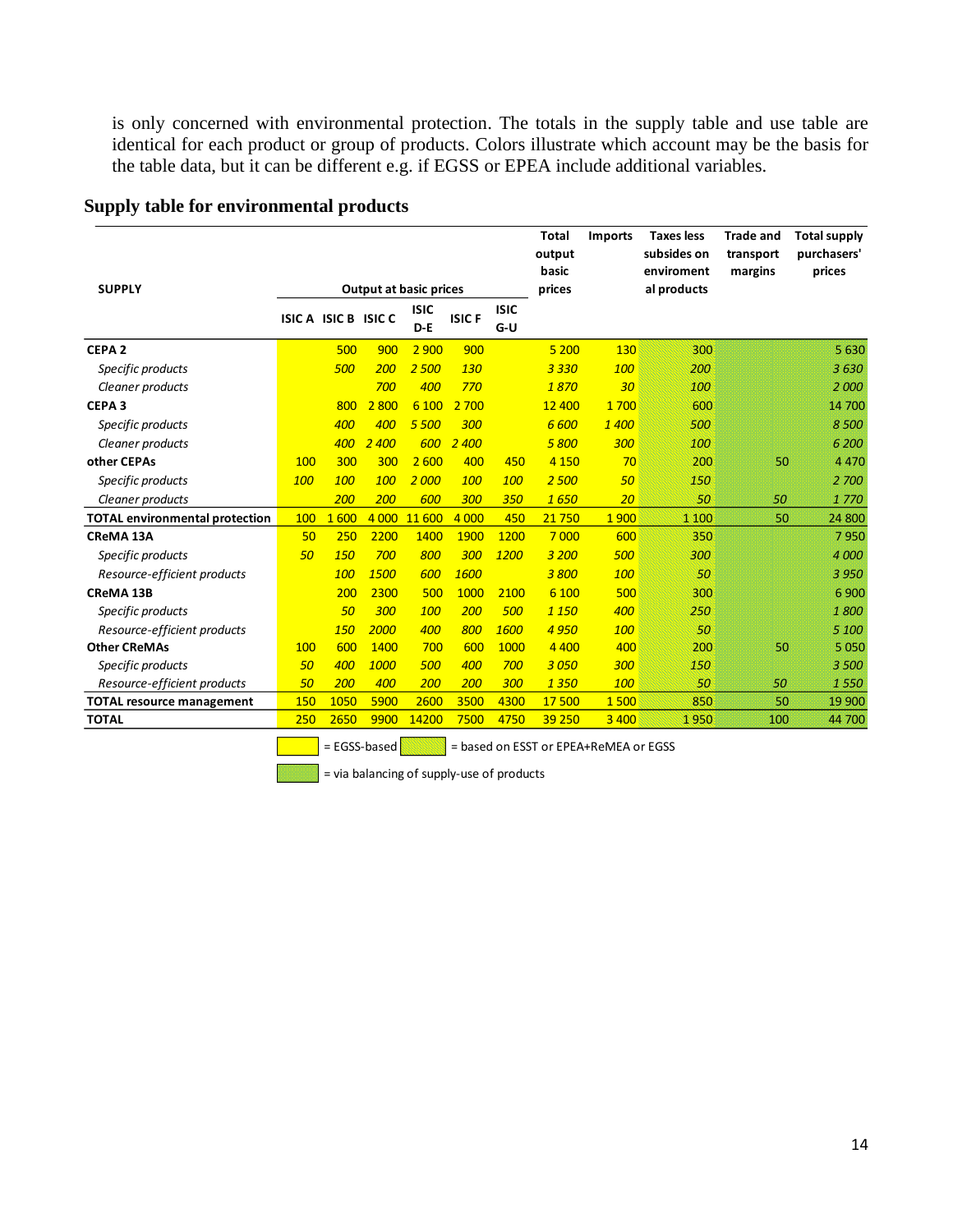#### **Use table for environmental products**

| <b>USE</b>                           |     |                     | Intermediate consumption (by corp.,<br>government, households)<br>(breakdowns by industry) |                        |               |                      | <b>Total</b><br>intermediate<br>consumption |                       | <b>Final consumption</b> | <b>Gross fixed</b><br>capital<br>formation | <b>Exports</b> | Total use at<br>purchases'<br>prices |
|--------------------------------------|-----|---------------------|--------------------------------------------------------------------------------------------|------------------------|---------------|----------------------|---------------------------------------------|-----------------------|--------------------------|--------------------------------------------|----------------|--------------------------------------|
|                                      |     | ISICA ISIC B ISIC C |                                                                                            | <b>ISIC</b><br>$D - E$ | <b>ISICF</b>  | <b>ISIC</b><br>$G-U$ |                                             | Government Households |                          |                                            |                |                                      |
| CEPA <sub>2</sub>                    |     | 200                 | 100                                                                                        | 1500                   | 200           |                      | 2 0 0 0                                     | 150                   | 1400                     | 2 0 0 0                                    | 80             | 5630                                 |
| Specific products                    |     | 200                 | 100                                                                                        | 1500                   | 200           |                      | 2000                                        | 150                   | 1400                     |                                            | 80             | 3630                                 |
| Cleaner products                     |     |                     |                                                                                            |                        |               |                      |                                             |                       |                          | 2000                                       |                | 2000                                 |
| CEPA <sub>3</sub>                    |     | 200                 | 200                                                                                        | 4100                   | 200           |                      | 4700                                        | 800                   | 2 0 0 0                  | 5 500                                      | 1 700          | 14 700                               |
| Specific products                    |     | 200                 | 200                                                                                        | 3700                   | 150           |                      | 4 2 5 0                                     | 750                   | 2000                     |                                            | 1500           | 8500                                 |
| Cleaner products                     |     |                     |                                                                                            | 400                    | 50            |                      | 450                                         | 50                    |                          | 5 500                                      | 200            | 6 200                                |
| <b>Other CEPAs</b>                   | 50  | 150                 | 150                                                                                        | 800                    | 200           | 250                  | 1600                                        | 450                   | 1 3 0 0                  | 1 1 0 0                                    | 20             | 4470                                 |
| Specific products                    | 50  | 50                  | 50                                                                                         | 600                    | 50            | 50                   | 850                                         | 350                   | 750                      | 750                                        |                | 2 700                                |
| Cleaner products                     |     | 100                 | 100                                                                                        | 200                    | 150           | 200                  | 750                                         | 100                   | 550                      | 350                                        | 20             | 1770                                 |
| <b>TOTAL environmental protectio</b> | 50  | 550                 | 450                                                                                        | 6400                   | 600           | 250                  | 8 3 0 0                                     | 1 400                 | 4700                     | 8600                                       | 1800           | 24 800                               |
| <b>CReMA 13A</b>                     | 20  | 130                 | 150                                                                                        | 800                    | 100           | 400                  | 1600                                        | 2 0 0 0               | 100                      | 4 1 5 0                                    | 100            | 7950                                 |
| Specific products                    | 20  | 130                 | 150                                                                                        | 600                    | 100           | 400                  | 1400                                        | 1800                  | 100                      | 600                                        | 100            | 4 0 0 0                              |
| Resource-efficient products          |     |                     |                                                                                            | 200                    |               |                      | 200                                         | 200                   |                          | 3 5 5 0                                    |                | 3 9 5 0                              |
| <b>CReMA 13B</b>                     |     | 50                  | 1050                                                                                       | 350                    | 600           | 1150                 | 3 2 0 0                                     | 1500                  | 250                      | 1 3 0 0                                    | 650            | 6 9 0 0                              |
| Specific products                    |     | 10                  | 250                                                                                        | 80                     | 60            | 350                  | 750                                         | 600                   | 150                      |                                            | 300            | 1800                                 |
| Resource-efficient products          |     | 40                  | 800                                                                                        | 270                    | 540           | 800                  | 2450                                        | 900                   | 100                      | 1300                                       | 350            | 5 100                                |
| <b>Other CReMAs</b>                  | 50  | 150                 | 250                                                                                        | 350                    | 150           | 350                  | 1 3 0 0                                     | 800                   | 150                      | 1450                                       | 1 3 5 0        | 5 0 5 0                              |
| Specific products                    | 20  | 100                 | 150                                                                                        | 200                    | 100           | 250                  | 820                                         | 600                   | 100                      | 1080                                       | 900            | 3 500                                |
| Resource-efficient products          | 30  | 50                  | 100                                                                                        | 150                    | 50            | 100                  | 480                                         | 200                   | 50                       | 370                                        | 450            | 1550                                 |
| <b>TOTAL resource management</b>     | 70  | 330                 | 1450                                                                                       | 1500                   | 850           | 1900                 | 6 100                                       | 4 3 0 0               | 500                      | 6900                                       | 2 100          | 19 900                               |
| <b>TOTAL</b>                         | 120 | 880                 | 1900                                                                                       | 7900                   | 1450          | 2150                 | 14 400                                      | 5 700                 | 5 2 0 0                  | 15 500                                     | 3 900          | 44 700                               |
|                                      |     |                     | = EPEA-based                                                                               |                        | = ReMEA-based |                      |                                             |                       |                          |                                            |                |                                      |

47. Another activity account related to EPEA is the Environmental subsidies and similar transfers account (ESST). This account studies the subsidies on environmental products and other transfers related to environmental products in more detail than in EPEA and ReMEA. ESST covers fewer variables but in more detail than EPEA, in particular as regards transactions between the sectors in the country (government, corporations, households) rather than only those to/from the rest of the world.

48. Finally, expenditure for environmental protection purposes from EPEA can also be useful to complete physical accounts such as the water accounts, energy accounts and air emissions accounts.

# <span id="page-14-0"></span>V. Combined Presentation and Aggregates

- 49. This section presents two accounts that can be produced as combined presentations of the EPEA with other SEEA activity accounts, in particular EGSS and ESST. As will be seen, these accounts are an extension of the Core account presented in section III. These combined presentations can be used to derive indicators and to put in relation with SNA aggregates for the whole economy.
- 50. The fist combined presentation is an environmental protection production account. It presents information on the output of all environmental protection goods and services by the economy and how much of this output is available for domestic uses. The top part of the account is a combined production and generation of income account that is also presented in SEEA CF (table 4.2). The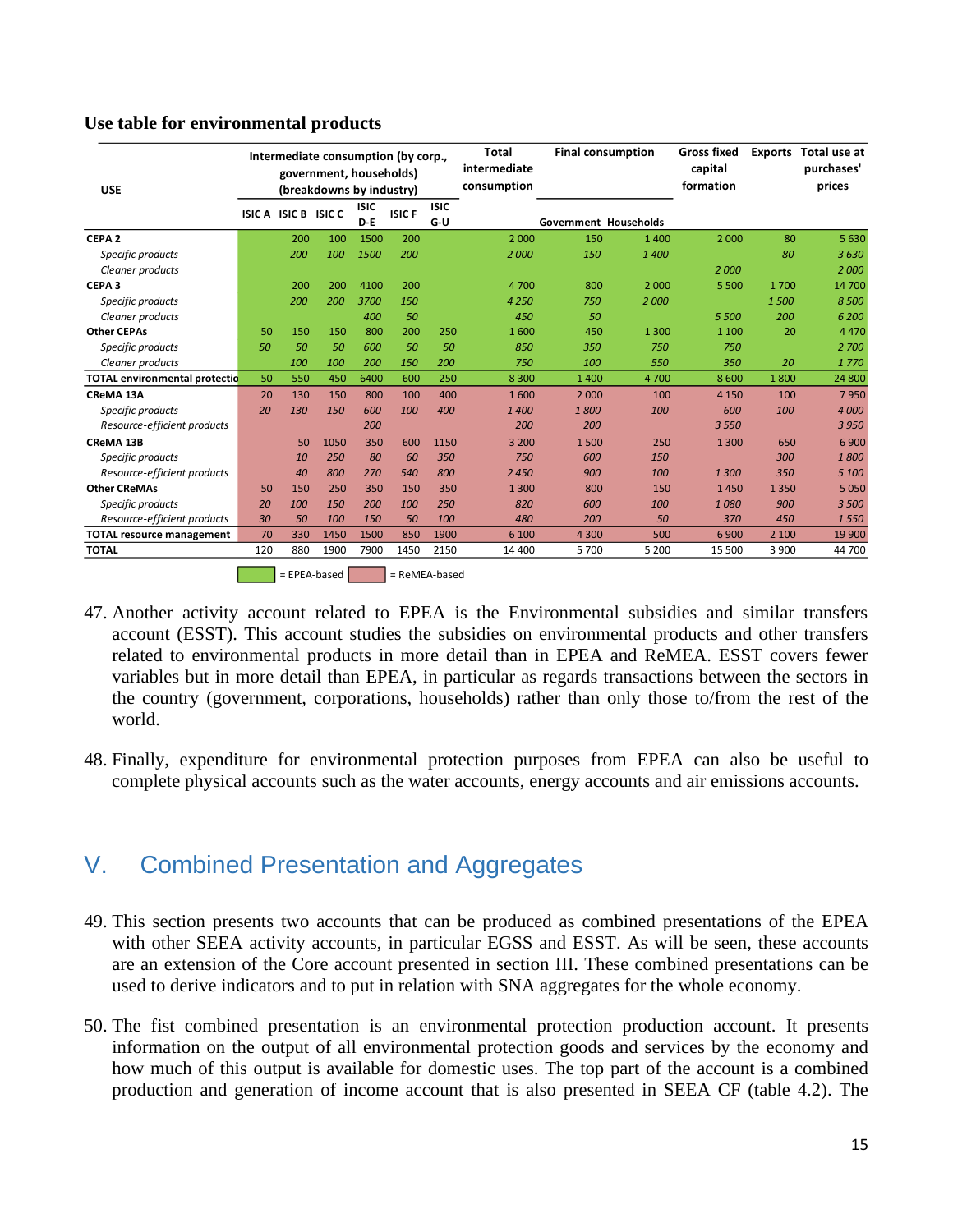bottom part of the account shows how much environmental output is available for national uses and links directly to the expenditure account.

- 51. The bottom part of the account (rows 11-20) reports output, imports and exports of environmental protection products, i.e. the information from the right-hand side of equation 2. This information is organised in such a way as to prepare the calculation of the corresponding expenditure for the EPEA and the final calculation of NEEP. In particular, row 15 explicitly deducts the intermediate consumption of EP products for the production of other EP products, to avoid a double-counting of those products in the expenditure side, as stated in paragraph [26.](#page-8-0) Row 22 adjusts the valuation of cleaner products, as output, imports and exports in rows 11-20 value them at full costs whereas for the NEEP they are sought at extra costs.
- 52. The top part of the account (rows 1-10) reports relevant variables concerning the producers of environmental protection products which were not in the Core account. In particular the sum of intermediate consumption (row 1) and the value added (row 2) equals the total output (row 11). The remaining top part of the account reports how income is generated by the producers of environmental protection and the gross value added is distributed to the production factors as income (note how the sum of rows 6-10 is row 5). All these variables follow the definitions of SNA, and can thus be compared with the corresponding variables from SNA for the whole economy or for each sector. Finally, row 24 reports another variable about the producer of EP products, namely employment. Contrarily to all the other variables in the EPEA, which are measured in currency units, employment is measured in jobs, full-time equivalents or persons employed.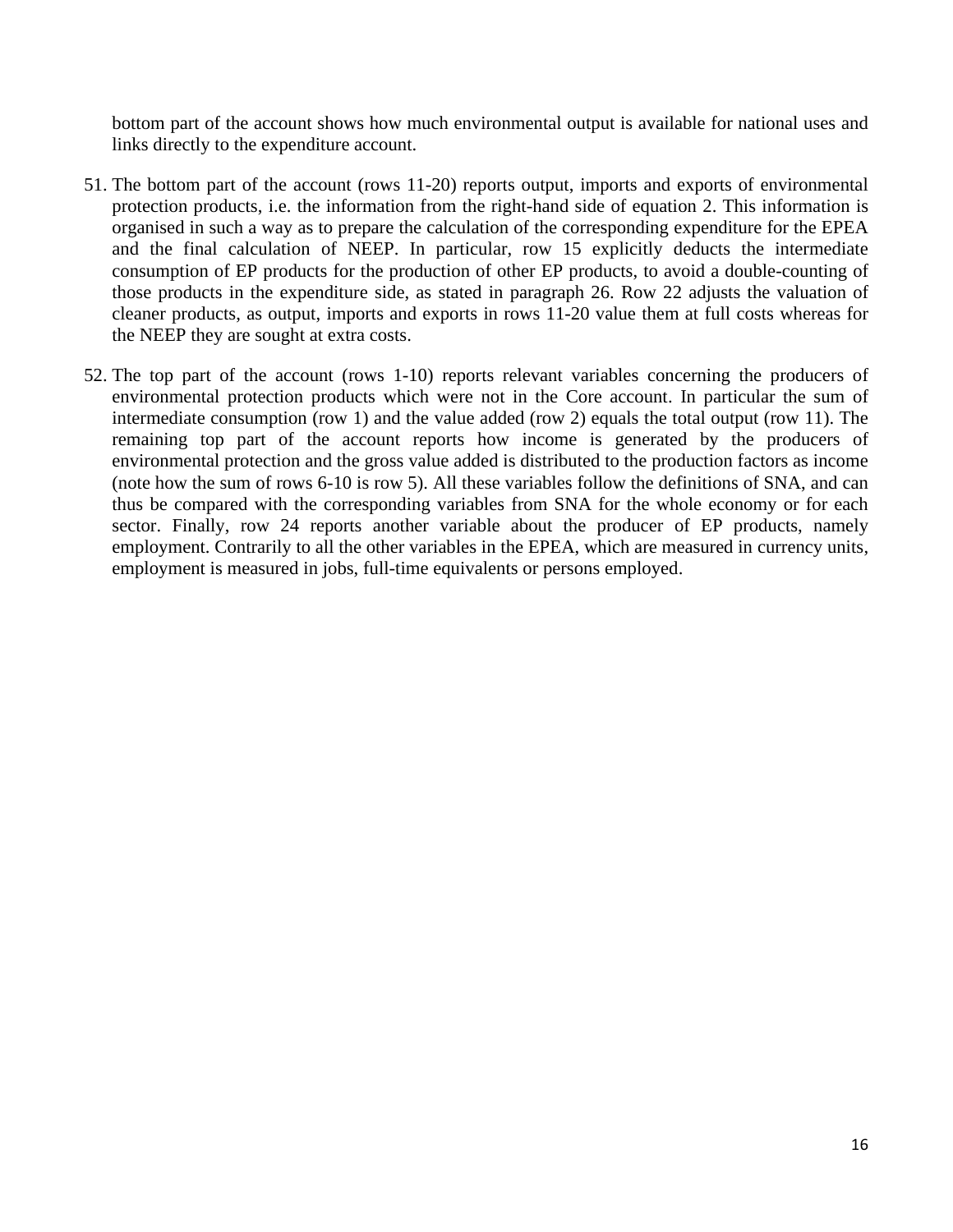#### **Combined presentation of a production account based on EGSS, EPEA and ESST**

|    |                                                                                            |                         | <b>Corporations</b> |                                 |                | Government Households Rest of |              | <b>TOTAL</b> |
|----|--------------------------------------------------------------------------------------------|-------------------------|---------------------|---------------------------------|----------------|-------------------------------|--------------|--------------|
|    |                                                                                            | <b>EP producers</b>     |                     | non-EP                          |                |                               | the<br>world |              |
|    |                                                                                            | specialist<br>producers | other<br>producers  | producers                       |                |                               |              |              |
| 1  | Intermediate consumption of producers of EP                                                | 4 100                   | 1950                |                                 | 2950           |                               |              | 9 0 0 0      |
| 5  | Value added of producers of EP                                                             | 9950                    | 850                 |                                 | 5 5 5 0        |                               |              | 16 350       |
| 6  | Compensation of employees                                                                  | 3750                    | 250                 |                                 | 2 0 0 0        |                               |              | 6 0 0 0      |
| 7  | (Other) Taxes on production (+)                                                            | 450                     | 60                  |                                 | 1700           |                               |              | 2 2 1 0      |
| 8  | (Other) Subsidies on production (-)                                                        | 300                     | 5                   |                                 | 1 200          |                               |              | 1505         |
| 9  | Consumption of fixed capital                                                               | 1500                    | 100                 |                                 | 400            |                               |              | 2 0 0 0      |
| 10 | Net operating surplus                                                                      | 4550                    | 445                 |                                 | 2650           |                               |              | 7645         |
|    | 11 TOTAL output of producers of EP (basic prices)                                          | 14 0 50                 | 2 800               |                                 | 8 5 0 0        |                               |              | 25 350       |
| 12 | market output                                                                              | 13 500                  | 2 3 0 0             |                                 | 4 500          |                               |              | 20 300       |
| 13 | non-market output                                                                          | $\overline{0}$          | $\overline{0}$      |                                 | 4 0 0 0        |                               |              | 4 0 0 0      |
| 14 | own account output                                                                         | 550                     | 500                 |                                 | $\overline{0}$ |                               |              | 1050         |
|    | 15 Intermediate consumption of EP products (-)                                             | 1700                    | <b>NA</b>           |                                 | 800            |                               |              | 2 500        |
|    | 16 VAT and other taxes on EP products (+)                                                  | 600                     | 100                 |                                 | 2 100          |                               |              | 2800         |
| 17 | Subsides on EP products (-)                                                                | 500                     | 90                  |                                 | 1510           |                               |              | 2 100        |
|    | 18 Trade and transport margins                                                             | 30                      | 10                  |                                 | 10             |                               |              | 50           |
| 19 | Imports of EP goods and services (+)                                                       |                         |                     |                                 |                |                               | 1900         | 1900         |
| 20 | Exports of EP goods and services (-)                                                       |                         |                     |                                 |                |                               | 1800         | 1800         |
| 21 | TOTAL environmental output available for uses by resident<br>units (at purchasers' prices) | 12 4 8 0                | 2820                |                                 | 8 3 0 0        |                               | 100          | 23 700       |
|    | Correction for valuation of cleaner and resource-efficient                                 |                         |                     |                                 |                |                               |              |              |
| 22 | products at extra costs (-)                                                                | 400                     | 90                  |                                 | 200            |                               | 10           | 700          |
|    | TOTAL environmental output available for uses by resident                                  |                         |                     |                                 |                |                               |              |              |
|    | 23 units (at purchasers' prices; cleaner products valued at extra                          | 12 080                  | 2730                |                                 | 8 1 0 0        |                               | 90           | 23 000       |
|    | costs)                                                                                     |                         |                     |                                 |                |                               |              |              |
|    | <b>Supplementary item</b>                                                                  |                         |                     |                                 |                |                               |              |              |
|    | 24 Employment of producers of EP (jobs or full-time equivalents)                           | 270 000                 | 30 000              |                                 | 100 000        |                               |              | 400 000      |
|    | = EGSS-based                                                                               |                         | = EPEA-based        |                                 |                |                               |              |              |
|    | = not applicable                                                                           |                         |                     | = based on EPEA or EGSS or ESST |                |                               |              |              |

- $\vert$  = via balancing of supply-use of products
- 53. The second combined presentation is an expenditure account. This is an extension of the Core account for the EPEA shown in Section III. The top part of the account (rows 1-10) reports the expenditure on environmental protection products by resident units. This is identical to the Core account in Section III and it shows the direct link with the production account as total national use of environmental products (23 000, row 10) equals total environmental protection output at purchasers' prices available for national uses (row 23 in the production account). However identify this does not hold for the sectors, because in the production account they represent how much each sector produced whereas in the expenditure account they represent how much they spent, which are different concepts. Similarly, the intermediate consumption by producers of EP products (production account, row 1) is a different concept that the intermediate consumption in EP products (expenditure account, row 1).
- 54. The middle part of the expenditure account (rows 11-16) is identical to the Core account from Section III and needs no further explanation. The bottom part of the expenditure account (rows 17- 20) shows more detail on the financing part of the expenditure than the Core account. This additional information is mostly based on ESST, although it may also be based on an extension of EPEA. They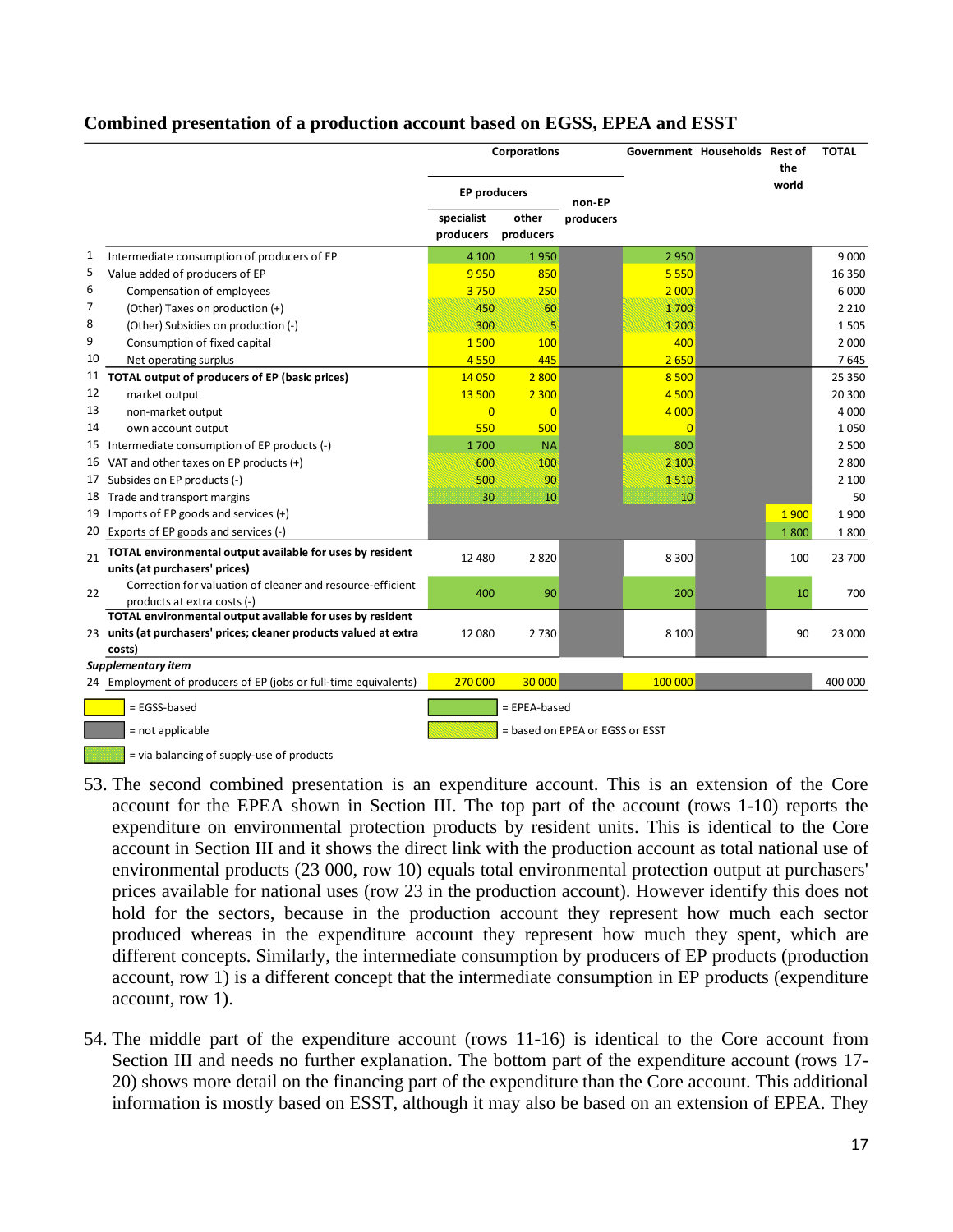are all flows between the sectors of the economy, so that they cancel out in the national total (total of each row is zero) and with the rest of the world. Correspondingly, the national total of rows 16 and 22 are identical, but they distribution by sector differs: NEEP in row 16 reports who spends on environmental protection whereas row 22 reports who finances the expenditure.

|    |                                                                                          |                         | <b>Corporations</b>             |                | Government | Households   | Rest<br>of the<br>world | TOTAL       |
|----|------------------------------------------------------------------------------------------|-------------------------|---------------------------------|----------------|------------|--------------|-------------------------|-------------|
|    |                                                                                          | <b>EP producers</b>     |                                 | non-EP         |            |              |                         |             |
|    |                                                                                          | specialist<br>producers | other<br>producers              | producers      |            |              |                         |             |
|    | 1 Intermediate consumption on EP products                                                | 2 9 0 0                 | 400                             | 1 0 0 0        | 4 0 0 0    |              |                         | 8 3 0 0     |
| 2  | specific environmental protection products                                               | 2600                    | 300                             | 700            | 1 100      |              |                         | 4700        |
| 3  | cleaner products                                                                         | 300                     | 100                             | 300            | 900        |              |                         | 1600        |
|    | 4 Final consumption on EP products                                                       |                         |                                 |                | 1400       | 4 700        |                         | 6 100       |
| 5  | specific environmental protection products                                               |                         |                                 |                | 1 2 5 0    | 4 1 5 0      |                         | 5400        |
| 6  | cleaner products                                                                         |                         |                                 |                | 150        | 550          |                         | 700         |
|    | 7 Gross fixed capital formation on EP products                                           | 2 600                   | 2 100                           | 1 0 0 0        | 2 9 0 0    |              |                         | 8600        |
| 8  | specific environmental protection products                                               | 1800                    | 1400                            | 650            | 1900       |              |                         | 5 7 5 0     |
| 9  | cleaner products                                                                         | 800                     | 700                             | 350            | 1000       |              |                         | 2850        |
|    | 10 TOTAL use of EP products by resident units                                            | 5 5 0 0                 | 2 500                           | 2 0 0 0        | 8 3 0 0    | 4700         |                         | 23 000      |
|    | 11 Gross fixed capital formation (on non-EP products) for EP<br>production               | 1900                    | 1 0 0 0                         | 500            | 1 0 0 0    |              |                         | 4 4 0 0     |
|    | 12 Acquisition less disposals of non-financial, non-produced<br>assets for EP production | 50                      | <b>NA</b>                       | <b>NA</b>      | <b>NA</b>  |              |                         | 50          |
|    | 13 Transfers not included in the total use of EP products                                |                         |                                 |                |            |              | 100                     | 100         |
| 14 | Transfers to the rest of the world $(+)$                                                 |                         |                                 |                |            |              | 800                     | 800         |
| 15 | Transfers from the rest of the world (-)                                                 |                         |                                 |                |            |              | 700                     | 700         |
|    | 16 TOTAL national environmental protection expenditure                                   | 7450                    | 3 500                           | 2 500          | 9 3 0 0    | 4700         | 100                     | 27 550      |
|    | 17 Environmental subsidies on production (D39)                                           | $-10$                   | $-5$                            | $\overline{0}$ | 15         |              |                         | $\mathbf 0$ |
|    | 18 Social contributions and benefits (D6)                                                | $-400$                  | $-40$                           | $-20$          | 1 2 2 0    | $-760$       |                         | $\Omega$    |
|    | 19 Other current transfers (D7)                                                          | 50                      | 10                              | 5              | 5          | $\Omega$     | $-70$                   | O           |
|    | 20 Capital transfers (D9)                                                                | 15                      | 5                               | <b>NA</b>      | 10         | $\Omega$     | $-30$                   | O           |
|    | 21 Earmarked taxes (D2)                                                                  | 20                      | 10                              | $\Omega$       | $-30$      |              |                         | O           |
|    | 22 TOTAL national environmental protection expenditure                                   | 7085                    | 3 4 6 0                         | 2 4 8 5        | 10 5 80    | 3 9 4 0      | 0                       | 27 550      |
|    | = EGSS-based                                                                             |                         | = EPEA-based                    |                |            | = ESST-based |                         |             |
|    | = not applicable                                                                         |                         | = based on EPEA or EGSS or ESST |                |            |              |                         |             |

#### **Combined presentation of an expenditure account based on EGSS, EPEA and ESST**

# <span id="page-17-0"></span>VI. Compilation

55. The compilation of SEEA accounts should be founded on the GSBPM as outlined in the first note in this series "Statistical Production Processes for Implementation of the SEEA-Central Framework".

| <b>Overarching Management Functions</b> |          |         |           |           |           |                      |            |
|-----------------------------------------|----------|---------|-----------|-----------|-----------|----------------------|------------|
| <b>1 Specify Needs</b>                  | 2 Design | 3 Build | 4 Collect | 5 Process | 6 Analyze | <b>7 Disseminate</b> | 8 Evaluate |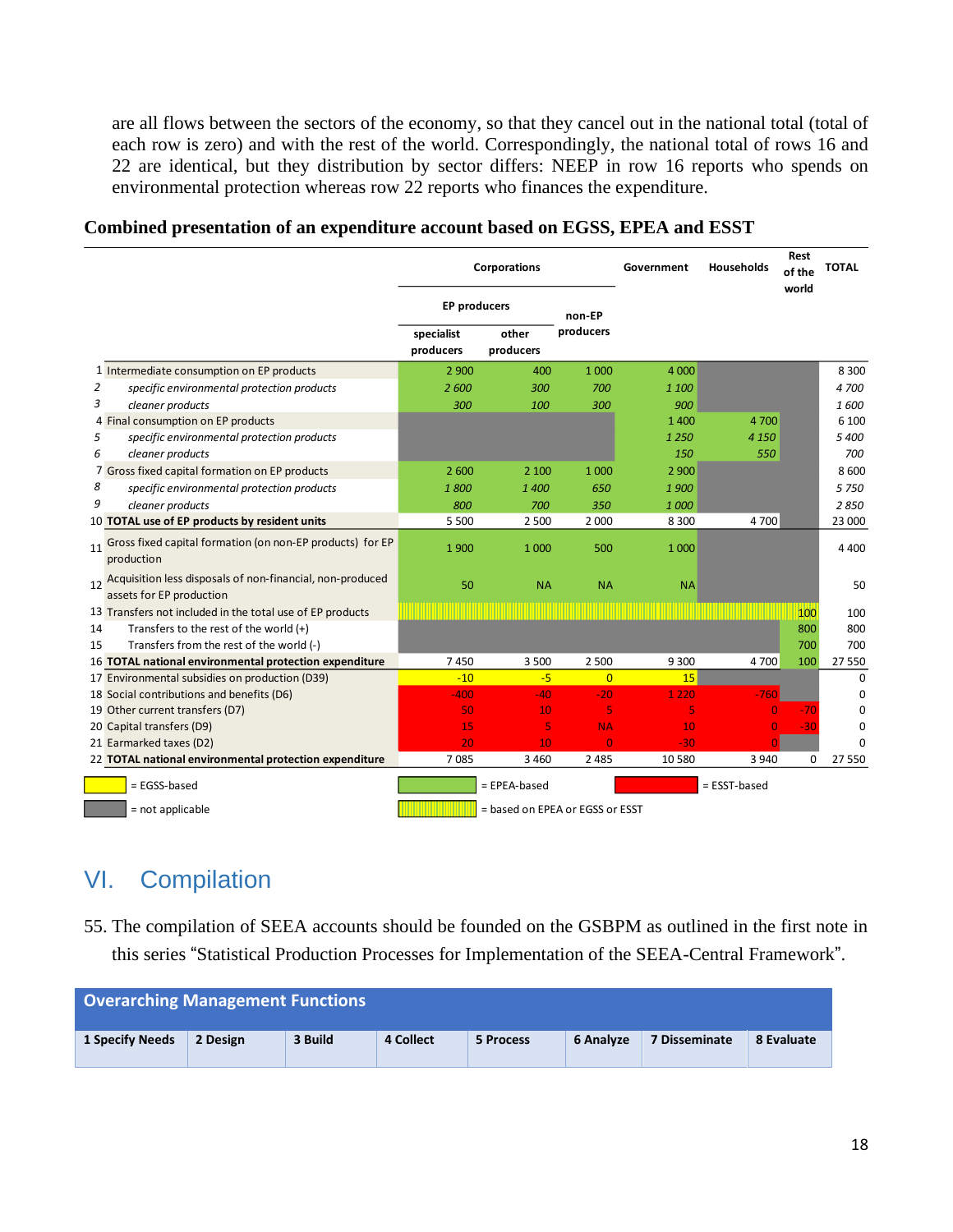#### <span id="page-18-0"></span>Specify Needs, Design & Build

- 56. It is often the case when building accounts (SEEA or SNA for example) that one of the goals is to use existing data sources as much as possible. In such a case, the Specify Needs, Design and Build phases will often need to be undertaken simultaneously and iteratively, as one evaluates the capacity of existing data sets to meet needs relative to the potential costs of initiating new data development.
- 57. Since the role of protecting the environment is organized differently across nations, the first step in developing an EPEA is to document these responsibilities in one's country. The organizations with these responsibilities will be important in determining the data needs but may also have expertise and existing data sources that can support the development of the accounts.
- 58. Consult with policy makers, stakeholders and potential data providers on the environmental protection activities of interest for the country. Setting out the specific activities that would be of interest to the information needs of the country should be done at this stage. This will provide a basis to examine the adequacy of the existing data and assess where additional information may be required.
- 59. It will be important to find the appropriate balance between the detail sought by policy makers and analysts and the capacity of the statistical infrastructure to deliver sufficiently robust estimates particular in the early stages of development. When first setting up an EPEA account, care should be taken to not be overly ambitious. It is advisable to focus on major producers and products in the initial development and then improve the estimates as experience with the account is acquired. For EPEA this may be starting with the Government sector and the specialist producers (finding or collecting data for non-specialist producers with only small production values may prove very costly). However it is also important to recognize the demands for detailed estimates so that the development of data sources and systems can anticipate eventual improvements in these dimensions.
- 60. These initial steps may not need to be undertaken for each data cycle but should be revisited periodically in conjunction with longer term planning cycles.
- 61. Part of the design phase is making the scope of environmental protection operational. The SEEA CF definition of environmental protection, introduced in Section II, emphasises the purpose of the activities and actions. Experience over the years has shown that several interpretations of the concept of 'environmental' and of the determination of the purpose may exist. Therefore, the national compilers must identify environmental protection activities, products and producers in classifications, lists and business registers. One starting point is identifying specific products and specialist producers in available classifications, such as (national versions of) CPC and ISIC. Using lists created for other environmental activity accounts, such as EGSS, is also an option and it reinforces coherence between accounts. This work can also be facilitated and coordinated at international level, as to produce lists that can be shared across countries; however some room for adaptation to national circumstances is normally required. Because there is considerable technological progress in product development in the environmental domain, it is important to update product and activity lists on a regular basis.
- 62. Next is to identify potential data sources and assess their suitability for estimating the desired variables for the full range of EPEA activities. They can e.g. be found in the national accounts or the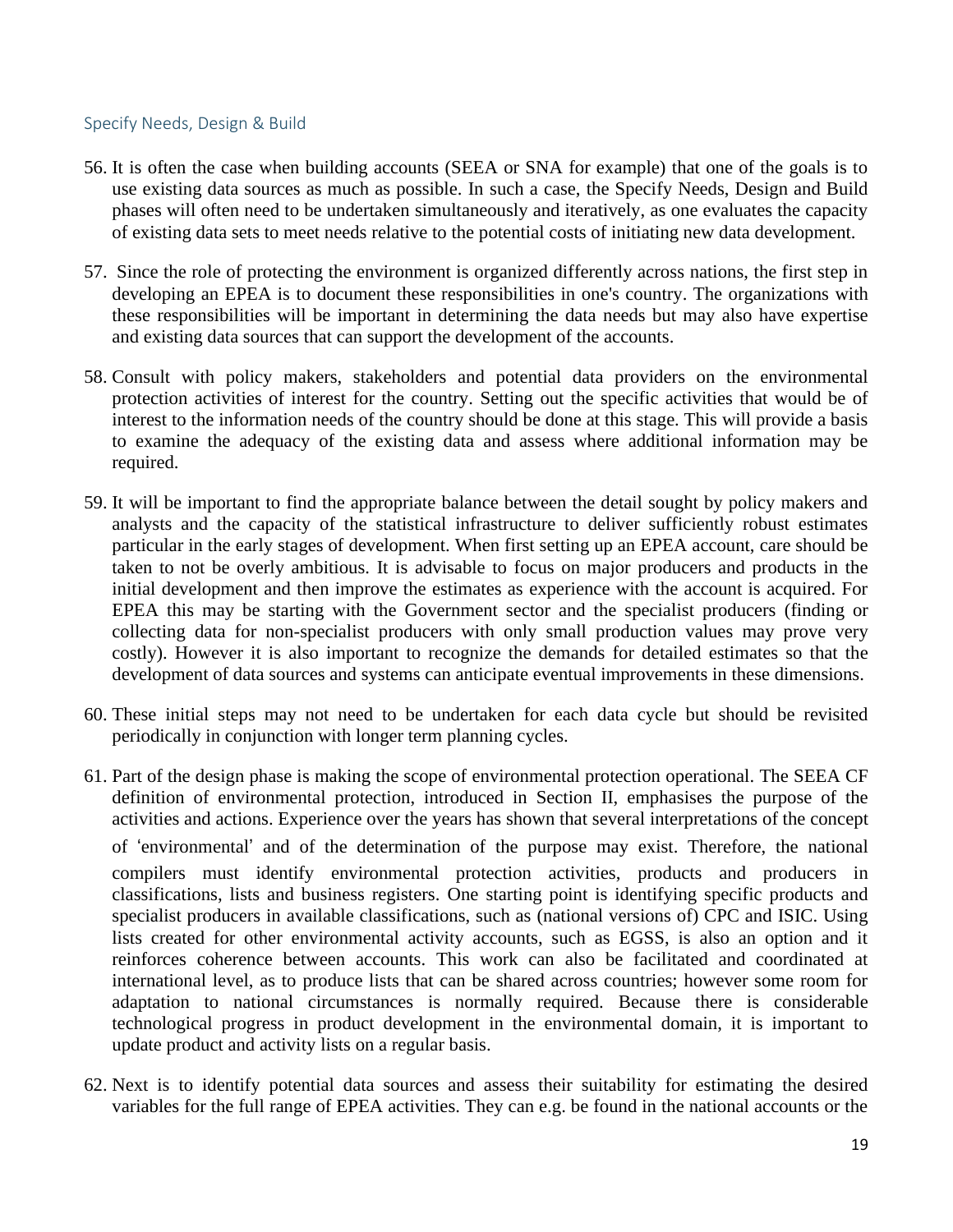economic statistics feeding into the accounts, both the production account, but also government financing are important sources. Consider links to other environmental data initiatives planned or underway that could be potential data sources or provide guidance in classifying or identifying environmental protection expenditures (EGSS for example).

- 63. Some activities and products such as operation of the waste water treatment system or waste management and associate services (ISIC 37-39) will be totally within scope for EPEA. However, since these activities are often the responsibility of local governments, either directly delivered or contracted out to the private sector, there may be a wide variety of practices with regard to some aspects of these environmental protection activities. For example, financing of such facilities can vary widely across jurisdictions.
- 64. Identifying specialist producers units in the business registry should be attempted. It may also be useful to identify producers with secondary products that make a significant contribution to environmental protection. Canada, for example, provides the capacity to record program specific attributes that are linked to entities on the business register for targeted data collection activities.
- 65. To the extent that specialist producers engage in no significant non-environmental protection activities, all of their expenditure on assets, including the purchase of fixed assets to undertake the production and the acquisition less disposal of non-produced, non-financial assets, particularly land, is within scope of environmental protection expenditure. Instead the inclusion of all expenditure on capital formation does not apply to non-specialist or own-account producers; for them appropriate estimates of the shares for environmental protection are necessary.
- 66. Administrative data on environmental protection activities and regulation may also provide sources for some aspect of environmental protection. Business associations may be a source of producers of environmental services. Increasingly individual businesses and industry associations are highlighting members activities related to environmental activities and these reports may provide ratios such as portions of activities or full-time equivalent activity that can be used to estimate the associated values. Contacting the association may provide access to lists of members or the associations may be prepared to use its own expert knowledge of sector activities to identify major producers and products relevant for the economy. They also often have knowledge of patterns of international trade and also which activities or products are not significant for the particular economy.
- 67. Detailed national accounts estimates and the data sets that support these should be examined for their potential to provide EPEA data. However, in some cases the detail may not be sufficient to identify environmental protection activities, in particular for market producers (corporations). One case where detailed data may exist is in government financial data given the growing interest and focus on these activities by many governments.
- 68. The main source of data for the Government sector is national accounts general government expenditure by function (COFOG) and in particular items classified in COFOG 5. Analysis of financial budgets and accounts analysis is useful for detailing environmental protection expenditure activities already recorded in a more aggregated way under COFOG statistics (e.g. to split up COFOG 5.3). The calculation of more detailed data for some variables may require appropriate estimation techniques, for example in the case of consumption of fixed capital which could be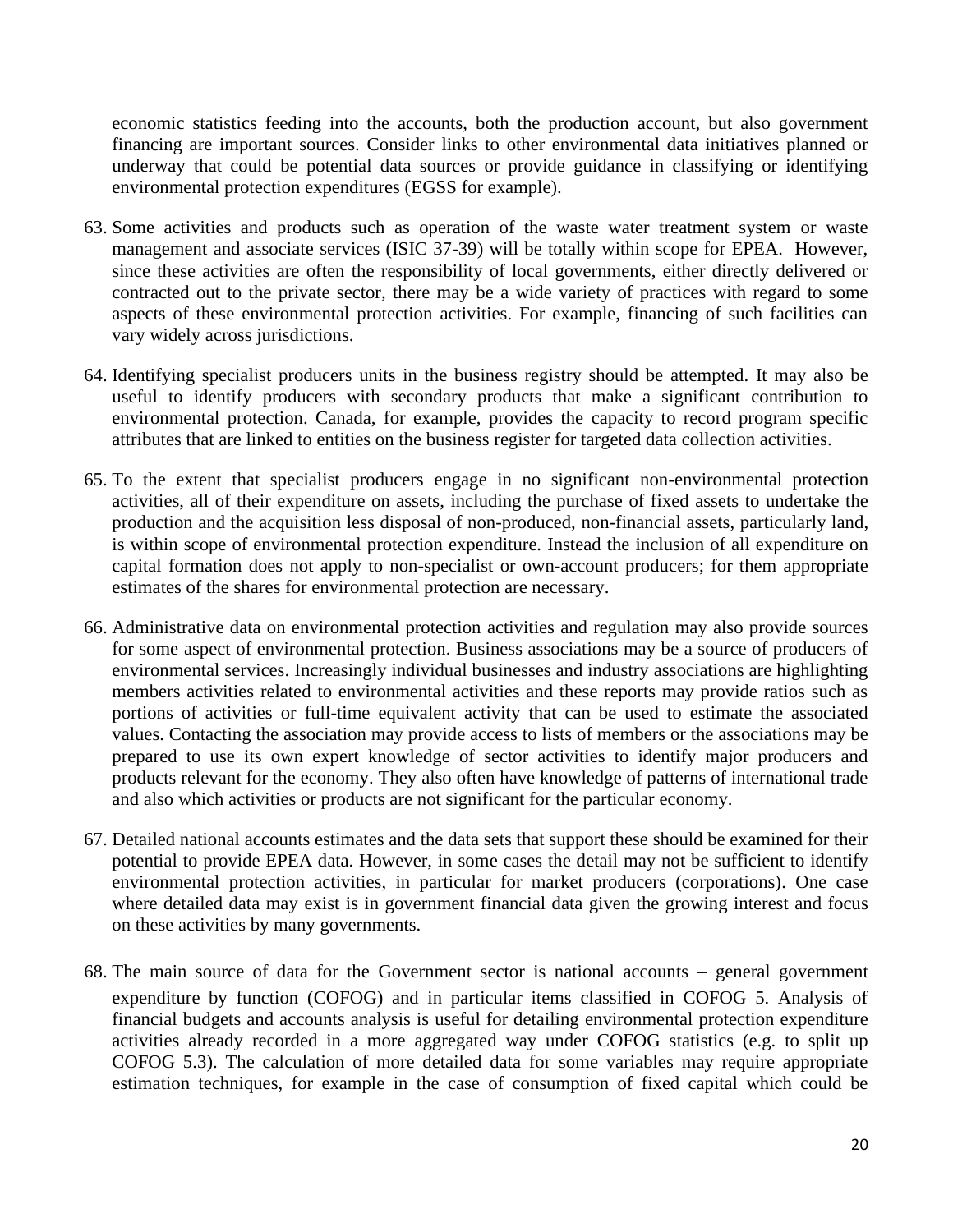estimated from data on investments or from data available from national accounts using appropriate ratios.

69. One of the functions (division 05) of the COFOG is environmental protection. The breakdown of environmental protection is based upon the Classification of Environmental Protection Activities (CEPA). The table below shows the relationship between the groups of the COFOG's division 05, CEPA classes and gives some indications on the corresponding ISIC classes (even though not 100% of the indicated ISICs correspond to the respective COFOG / CEPA: there cannot be a perfect match between COFOG / CEPA (purpose) and ISIC (product characteristics, processes, technology) classifications.

| <b>COFOG 05 (Environmental Protection)</b>    | <b>CEPA 2000</b>                                                                                         | <b>ISIC</b>        |
|-----------------------------------------------|----------------------------------------------------------------------------------------------------------|--------------------|
| 05.1 Waste management                         | 3. Waste management                                                                                      | 381; 382; 39; 8129 |
| 05.2 Waste water management                   | 2. Wastewater management                                                                                 | ı37                |
|                                               | 1. Protection of ambient air and climate                                                                 | 39                 |
| 105.3 Pollution abatement                     | soil, $\left _{39}\right $<br>Protection and<br>remediation<br>οf<br>4.<br>groundwater and surface water |                    |
|                                               | 5. Noise and vibration abatement                                                                         | 4329; 7120         |
|                                               | 7. Protection against radiation                                                                          | 3812; 3822         |
| 05.4 Protection of biodiversity and landscape | 6. Protection of biodiversity and landscapes                                                             | 9104               |
| 05.5 R&D environmental protection             | 8. Research and development                                                                              | 72                 |
| 05.6 Environmental protection n.e.c.          | 9. Other environmental protection activities                                                             | 8412; 9499         |

- 70. Environmental data sets used for other SEEA activity accounts may provide information on production of Environmental goods and services accounts (see section IV). Also, economic data programs may provide some data of use for the identification of these activities.
- 71. Finally, adding questions to existing surveys or developing new surveys may be an option. However, care should be taken as the distribution of environmental expenditures may be distributed widely and not well correlated with other activity thus making surveying challenging. This may be particularly true for capital investment where expenditures can be widely dispersed with timing tied to the more general investment decisions of the firm or highly concentrated in response to government initiatives.
- 72. At this point, if sufficient basic data is not available to produce estimates for one or more important production of environmental goods or services, it may be necessary to initiate a project to establish a new source of data. This may mean that the development of the sector splits into two paths: one that can provide partial coverage with existing data and one where development would have to await the availability of basic data.
- 73. In some cases where partial data exist but there are some important data gaps, it may be a good idea to construct a preliminary set of estimates based on related flows or modelling to fill the gaps. This could be done to aid in the development of the missing basic data.
- 74. In the case where basic data must be developed, it is recommended that a separate project be initiated to develop the necessary data. This project should follow the GSBPM steps and generic principle as set out in the first note in this Technical Note series. Depending on the organization of responsibilities within the statistical infrastructure of the country, this step may involve additional agencies or sectors of the NSI.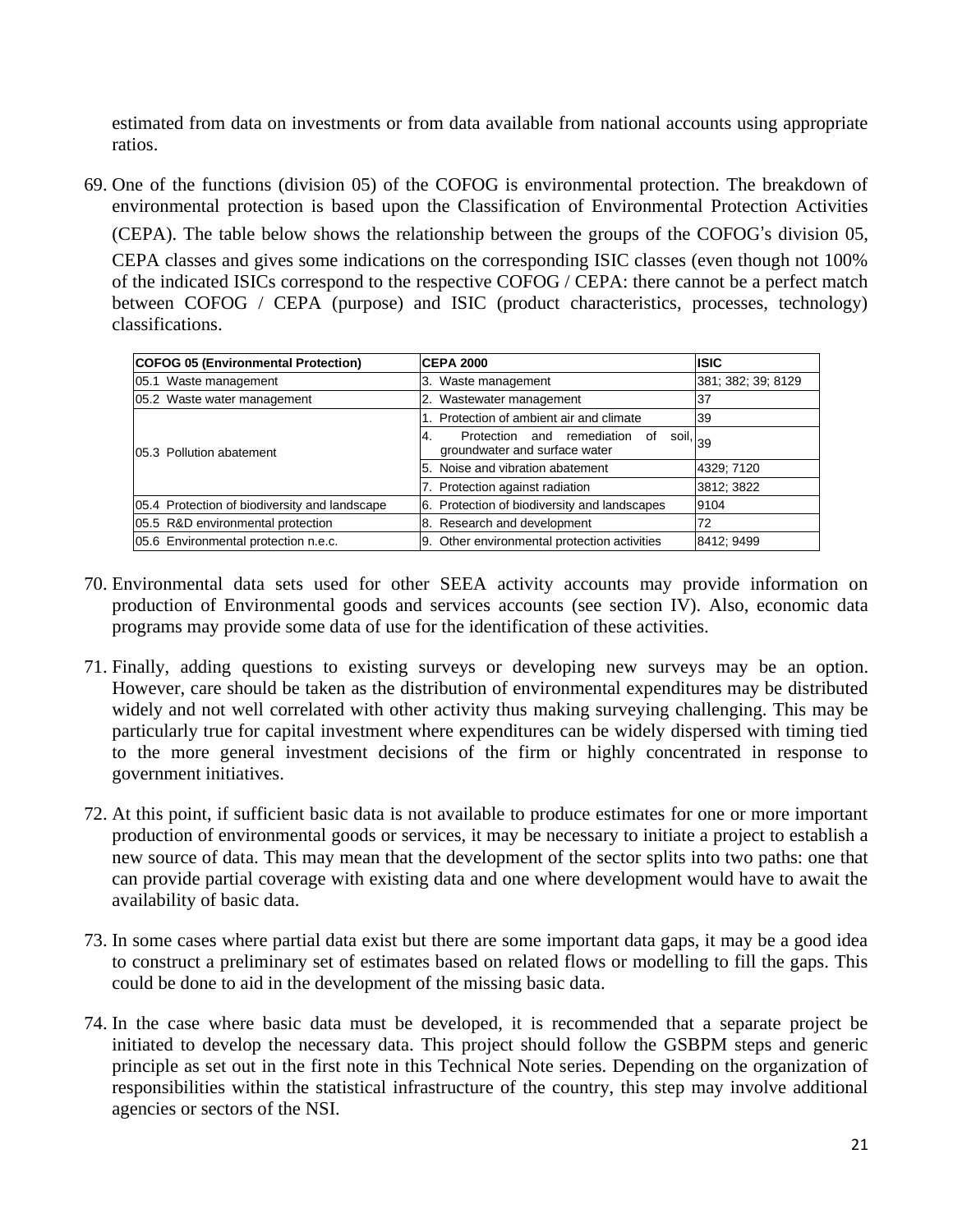#### <span id="page-21-0"></span>Collect

- 75. Secure access to data, associated metadata and the rights to disseminate the estimated variables that are derived from that data. Where needed, obtain access to expertise in organizations from which data is being sought to assist with analysis and/or training. The terms of access under current institutional arrangements are key. The terms should support cooperative working arrangements and the release of data with sufficient detail to address the policy issues important for the country. This step can take considerable effort and time in cases where institutional arrangements are not yet established. It will be important for all agencies involved to clearly appreciate the mandate of the other agencies and associated constraints.
- 76. Given that data may be acquired from a number of institutions or agencies, it may be beneficial to establish standard data transfer protocols in particular for data collected and processed frequently.
- 77. Databases for the basic data and the associated accounts must be established. As the SEEA links to the SNA, existing database structures and associated processing systems may be a good source for this development. These databases should also allow easy linking with standard data sets for related domains so that verification and confrontation of data is facilitated. It is also important to collect metadata with each period or at least verify that it has not changed so as to be aware of any changes to classification, definitions, etc.
- 78. Import data and process data including applying concordances that may be required between the classifications used in the imported data and the classifications to be used in the estimates. Identification at the entity level may also allow the use of micro data linking techniques. This may allow the linking of data across survey and administrative data sets to provide new detailed data categories.

#### <span id="page-21-1"></span>Process

- 79. Some adjustments will be required to add components. In this sense, it is important to closely examine the metadata associated with the data sources to assess coherence between data sources. Assess whether or not the definitions conform to and/or support those set out for the required activities in the design stage. If not, is the shortcoming important or can it be overcome with estimates based on alternate sources? Also, key at this stage is to clearly ascertain the classification, conceptual and coverage differences across the various data sets to be used as basic inputs.
- 80. Decide if for some elements there are better alternatives that the demand approach. For households and government, a demand side approach may be the best one, i.e. measuring their expenditure. Instead, the activities of specialist producers as defined for EPEA may be best approached from the supply side given their entire output is part of EPEA production (see sections IV and V). Caution must be taken not to double count expenditures in the case of specialist producers.
- 81. Prepare estimates, including the estimation of data for any data gaps. Many of the efforts to estimate EPEA have been based on using proxies from other data sources to estimate ratios that are applied to national accounts information. Given the use of proxies to estimate some data and the varying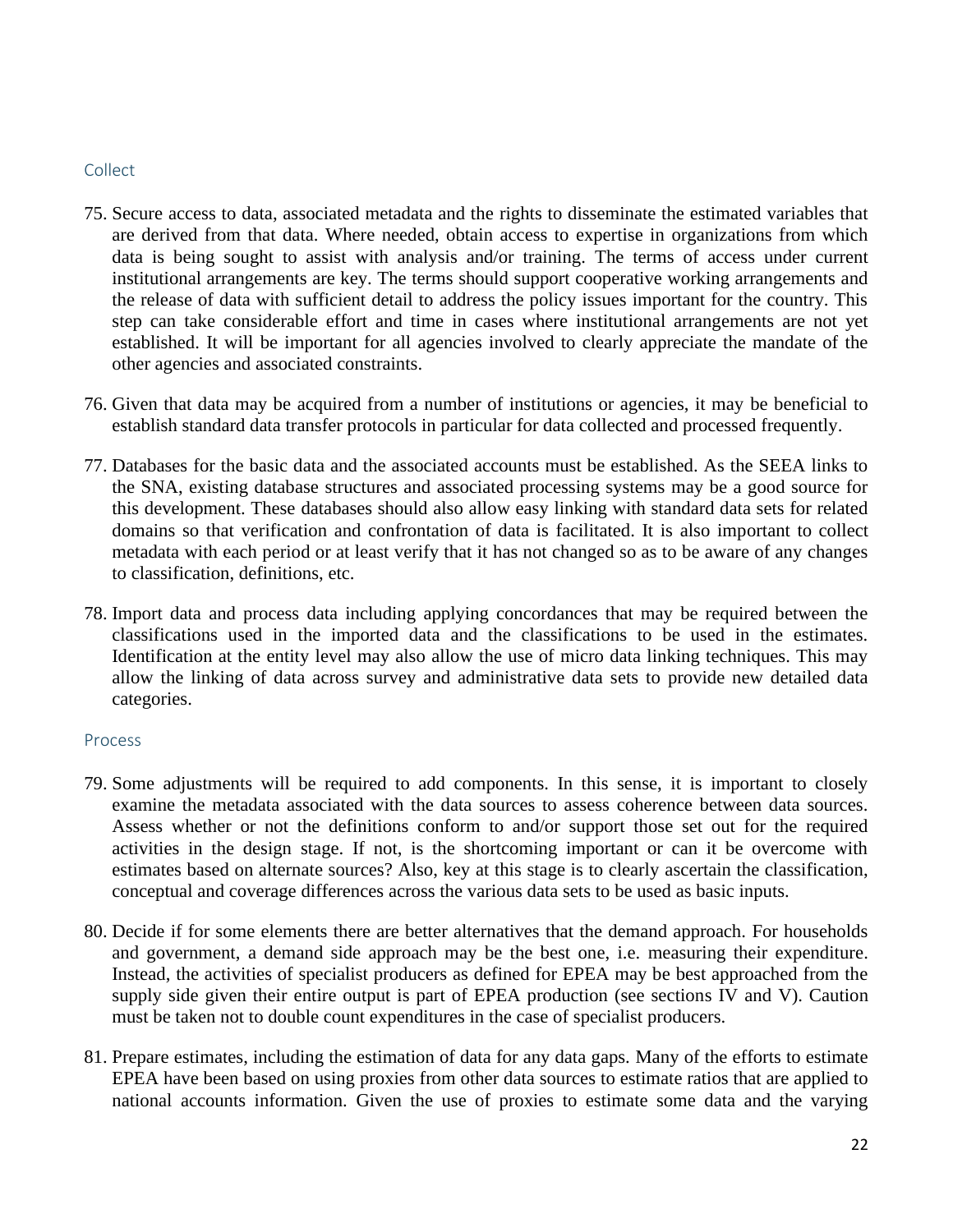quality and coverage of these, it is likely that different methods will need to be considered for each industry/sector of the economy.

82. Once all required variables have been derived, they should be put into a common format and confronted with existing data from other sources such as the SNA, business association outputs or measures from other departments or agencies. In the case of EPEA, this is particularly important that the data on financing of the expenditures be confronted with the data on expenditure to assure reasonableness.

#### <span id="page-22-0"></span>Analyse

- 83. Analyse tables and graphic representations including undertaking an analysis of time series where possible and recognising the likely need for multiple iterations of this and the previous step. Data quality should be assessed and documented at this stage.
- 84. The steps in the above three paragraphs are the core activities in building the estimates and will be repeated in cycle during each production period. This allows the strength of the accounting approach to be used to confront the various data sources and check for consistency and reasonableness in comparison to other datasets such as the related national accounts values.
- 85. The first time accounts are estimated for a new program, particular attention needs to be made with regard to adjustments required to the source data to ensure the methods used are appropriate and sound. Given that proxy data and ratios are likely to be used for these estimates, the reasonableness of the initial estimates needs to be thoroughly assessed.
- 86. It is recommended that in cases where significant basic data come from other agencies, the staff of those agencies be asked to participate in the analysis of the estimates. These experts often have in depth knowledge that can allow the identification and resolution of inconsistencies.

#### <span id="page-22-1"></span>Disseminate

- 87. Disseminate estimates, including material to assist interpretation (e.g. indicators, methodological notes and statements of data quality)
- 88. The dissemination of data should always be accompanied by sufficient documentation and metadata to allow users to fully understand the information being disseminated. This is particularly important for the initial dissemination of a new program of data where one might want to identify the initial data as 'experimental' or 'preliminary' and make it clear that user input is being sought in order to improve future releases.

#### <span id="page-22-2"></span>Evaluate

89. Archive data and related methodological and other documentation. Review estimates, data sources, methods and systems, including actively seeking user feedback.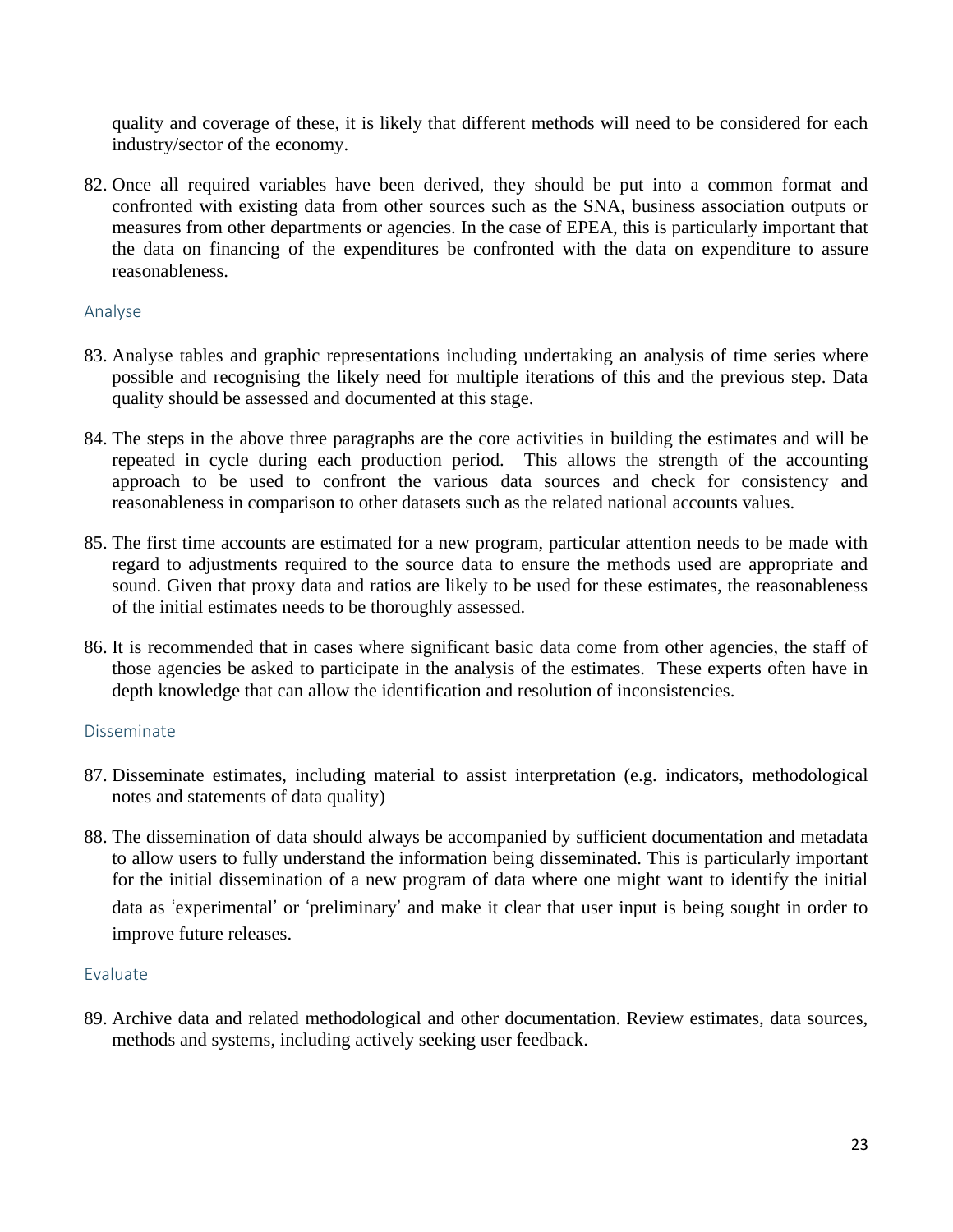90. These last two steps are very important for all statistical programs but when initiating a new program of data, seeking user feedback is crucial. This in turn depends on the existence of good documentation on the methods and systems so as to properly inform users and assess their feedback.